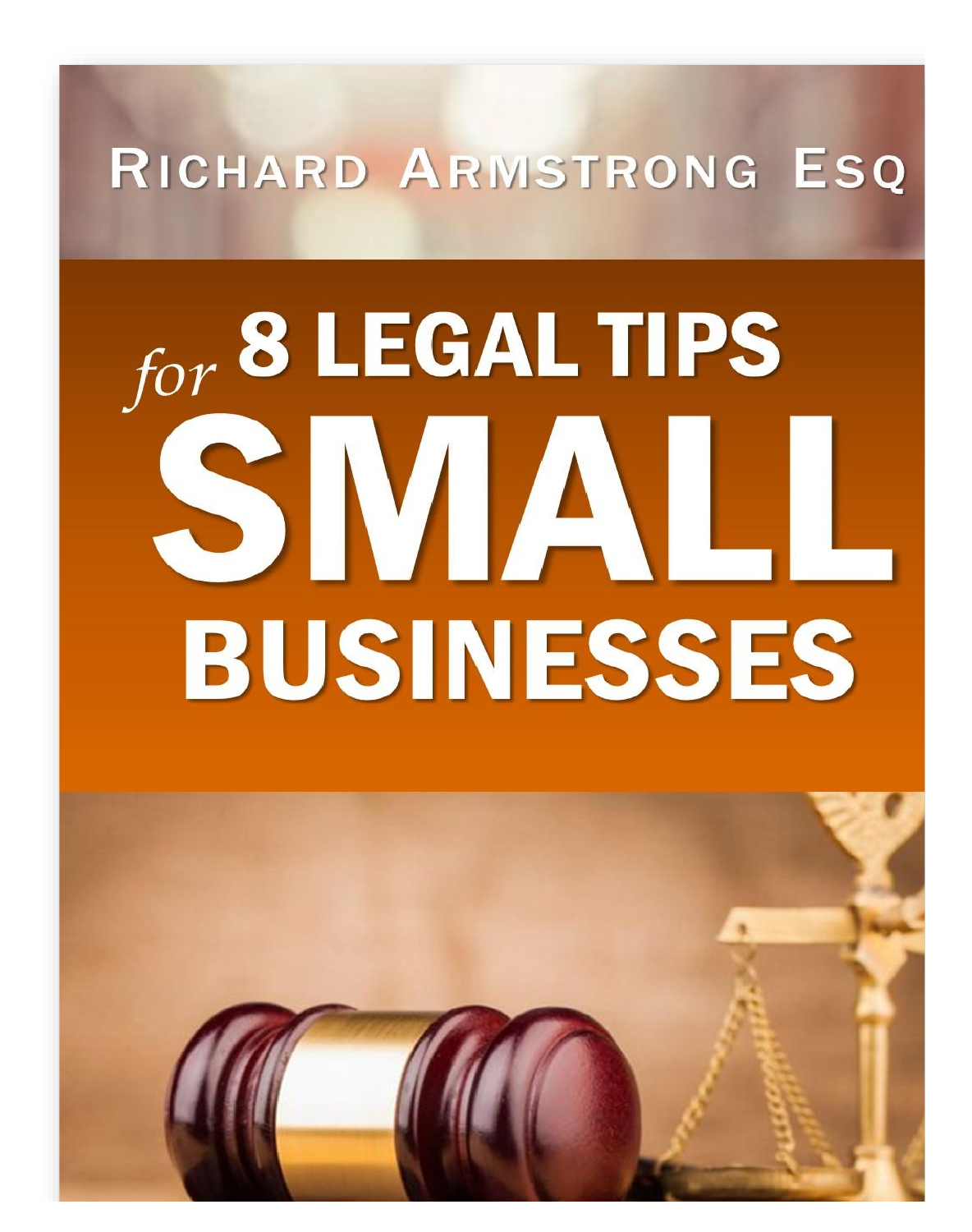### INTRODUCTION

If representing business owners for forty years has taught me anything, it is this simple fact: there is no more courageous group of men and women on the planet. Whether barely out of school and starting from scratch, or a retiree looking for new worlds to conquer, the entrepreneur who ventures forth to do war in the marketplace is at once valiant, and indispensable to the American way of life that is the envy of the world.

I have asked myself many times why, as an attorney in private practice, I chose to set up a law practice geared to representing such folks. Here is what I keep coming up with. Because I didn't decide to go into business myself, I receive a vicarious thrill from representing those who did. In some sense, I get to share in their victories and failures, their longings and disappointments.

I get to do battle for them, negotiate for them, help them with aspects of planning their business or businesses, and counsel them on how to safeguard their dreams. I get to step into their shoes, if only for a moment. And in some sense, I am a kindred spirit because, after all, I did set up my own law practice years ago.

Over those years of representing businesses, some big, some small, across many different industries, I have learned that there are certain commonalities that bubble to the surface and resonate with every business owner, whether there are hundreds of employees or only a few. Please understand that I am defining small business as five hundred employees or less. Admittedly, the definition is somewhat arbitrary, but the dynamics applicable to small businesses hold true for nearly every business falling within this bracket. Because the dynamics are consistent, so are the legal issues that arise with these businesses.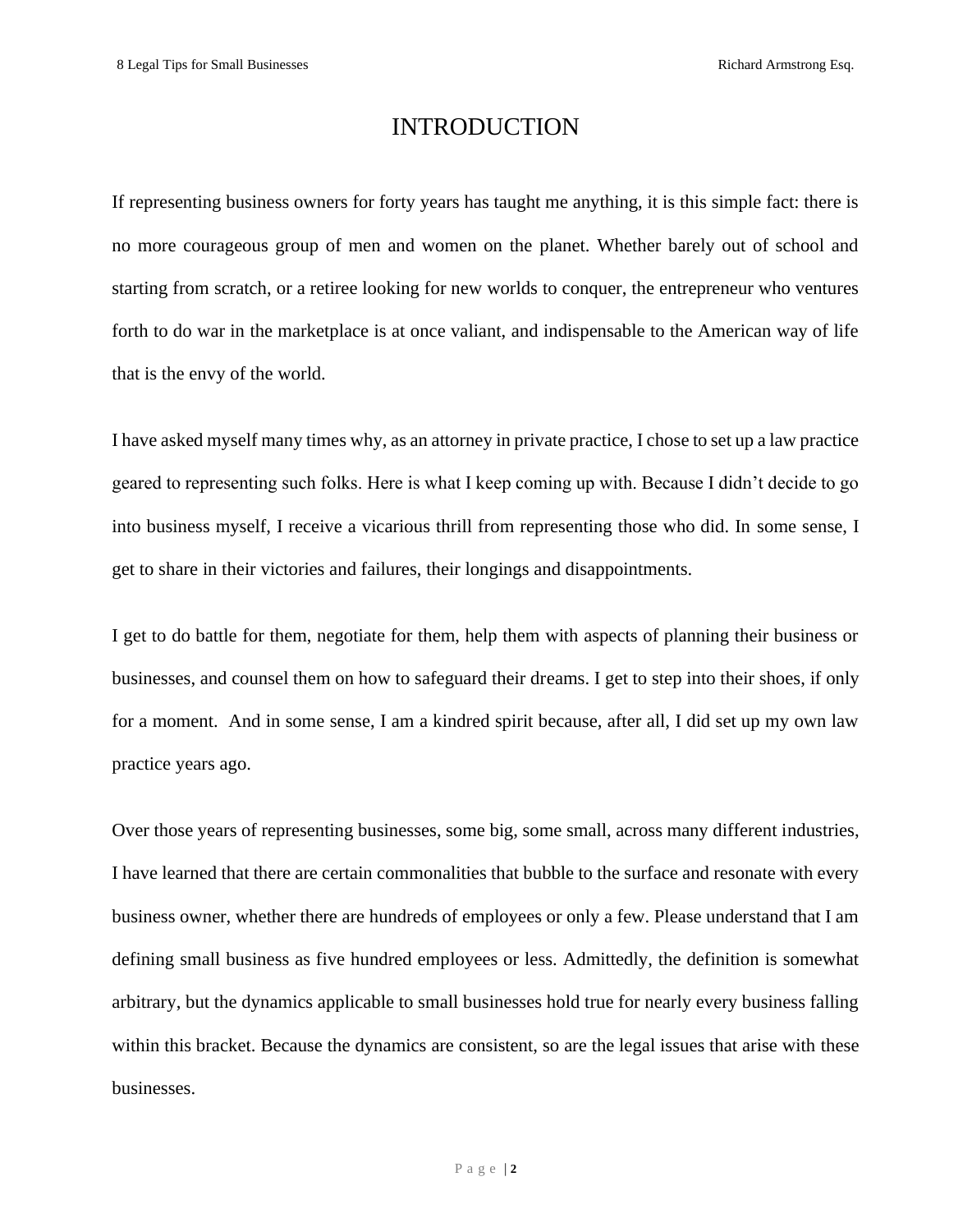And so, I have elected to address certain commonly confronted issues, together with "tips" on how to avoid these problems altogether, or at least reduce their negative impact on your business. In doing so, I've endeavored to reduce these pearls of wisdom to the most condensed, readable format possible—a herculean challenge for a man who makes his living with words! But if anything rings true with the business owner/operator, it is that, "Time is Money". And the more time our clients can save by learning from *someone else's* mistakes, rather than their own, the better their bottom line.

Yes, the law can at times be complex. But most of the time, if a person implements safe practices *preventatively*, he or she can simplify the practical application of legal principles to their business. By doing so, they can significantly lower their chances of winding up in court, in bankruptcy, or of simply being vulnerable to those that would take advantage of them.

It is in that spirit of prevention that I offer for your consideration eight tips I give to our small business clients. They have stood the test of time, and I trust that they will be beneficial to you as you valiantly strive for success in your business.

*Richard Armstrong Esq.*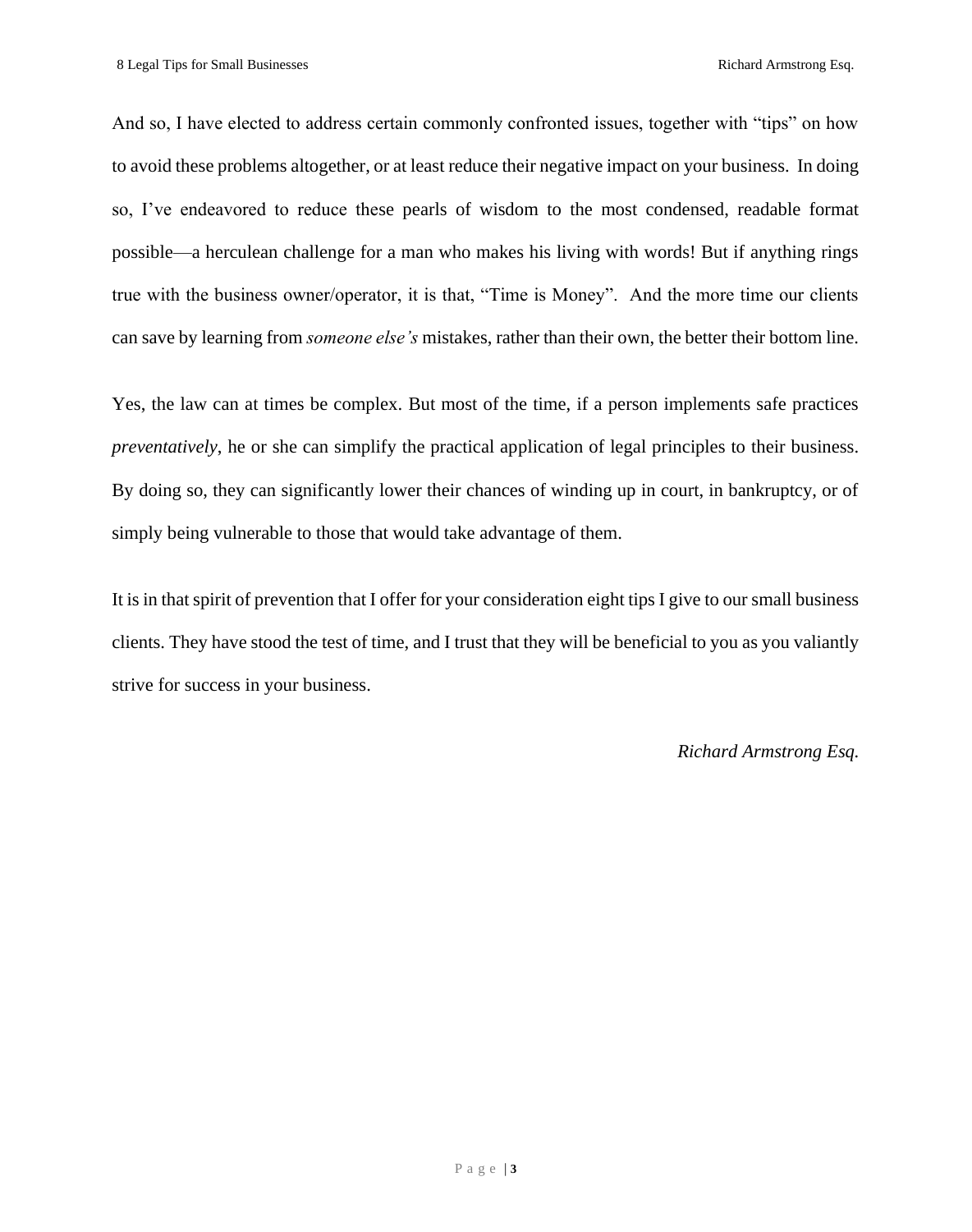# TABLE OF **CONTENTS**

| 1- Forming Your Business             | 5  |
|--------------------------------------|----|
| 2 - Making Your Contracts Legal      | 8  |
| 3 - Labor & Employment Law           | 11 |
| 4 - Non-Compete Agreements           | 14 |
| 5 - Collecting Receivables           | 19 |
| 6 - Document Preparation & Review    | 22 |
| 7 - Protecting Intellectual Property | 25 |
| 8 - Data Breaches & Legal Liability  | 27 |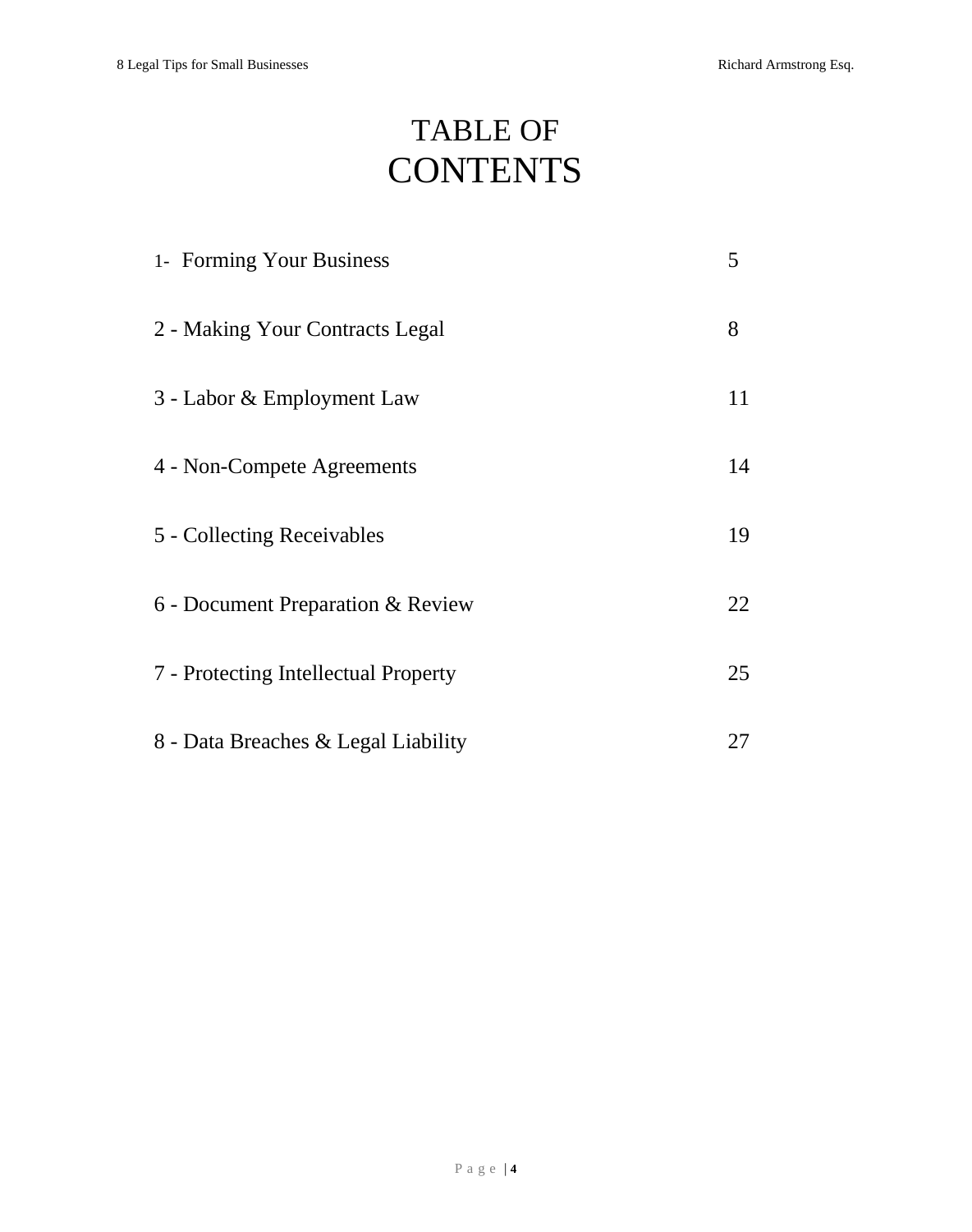# CHAPTER ONE Forming Your Business

It sounds almost trite, to start out a book with the admonition to set your company up correctly. "Of course," you're probably thinking to yourself. *"*That's a given, and I get it. So now, let's move on to the real stuff so I can get to work." However, I have been representing businesses long enough to know when I see a major area of vulnerability. And, believe me, this is one.

What do I mean? Now I'm going to pick on a favorite talking point. In the last 10 to 15 years, we've witnessed a paradigm shift in the legal world. It has affected nearly every area of the law, but few as much the law governing businesses. Why? Simply stated, the reason is convenience.

With the advent and ubiquity of the Internet, forming a new company—at least in the most rudimentary sense—has become as easy as filling out an online form, inputting a credit card number, and clicking "Enter." I can't tell you the number of new clients visiting my office annually that bring me their company records, spread them out on my desk, and begin discussing their structure with the confidence of a C Suite executive.

More than half of those clients have given no thought whatsoever to the type of entity that would best serve their needs in the industry in which they operate. In fact, some are involved in a dispute that may well lead to a lawsuit. Others are already in the middle of a lawsuit. By that time, it is too late to change the type of entity they selected if they made a poor decision. As merely one example, limited liability companies are appropriate for some businesses, where an S corporation or C corporation would be a better choice for a business in a different industry.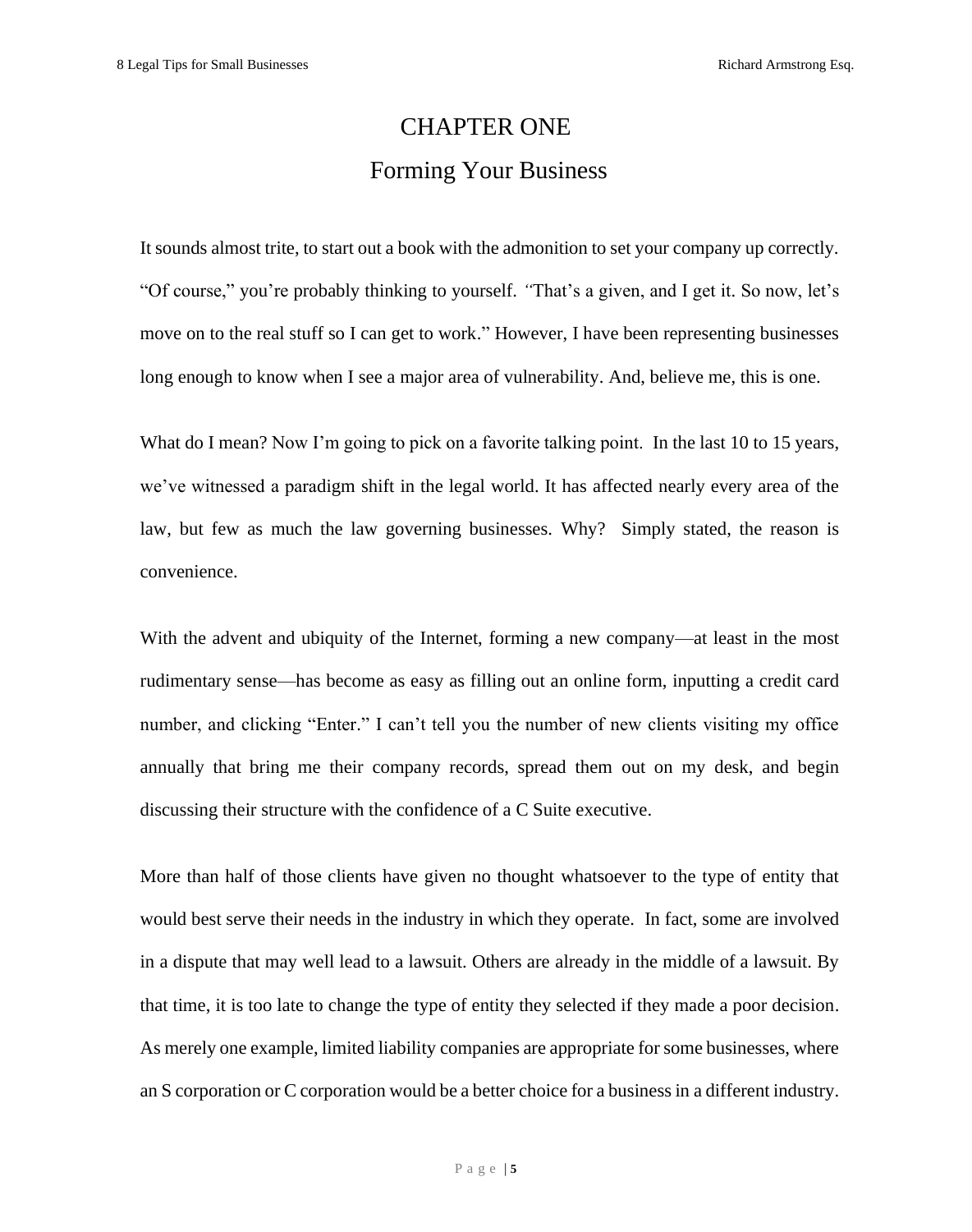Factors such as whether you plan to sell your business down the road, seek investors, or "go public" should influence your choice of entity. Just one example: if you are going into the oil and gas business, you will need to consider a much different structure than if you are opening a retail store or an insurance agency.

This situation is further complicated by the increasing proliferation of certain services—whose advertised names you will doubtless be familiar with—that purport to provide all the forms necessary for you to properly set up your company in a particular state, at a cost reputed to be less than hiring an attorney.

While there is nothing wrong with trying to save money, each one of us can think of situations where we tried to save money initially, only to learn that, in the final analysis, we spent far more than we would have if we had hired a professional to do the work. In my experience, this occurs most often in the professions and in highly technical fields.

What if someone told you that you could diagnose and treat an illness much more cheaply by reading a certain self-help book that cost \$14.99, rather than incurring the significantly higher cost of visiting a physician? Although this might be attractive for a simple cold, I suspect you would be reluctant to forego medical treatment for a more serious illness. Or, suppose that you had a tooth that was cracked and causing you pain, and a friend recommended a good pair of pliers and a brochure telling you how to remove it for a fraction of the cost of a dentist or endodontist? You can see where these hypotheticals are going: What may seem simple on the surface can prove to have negative and long-lasting repercussions when you have no training or don't know the possible consequences.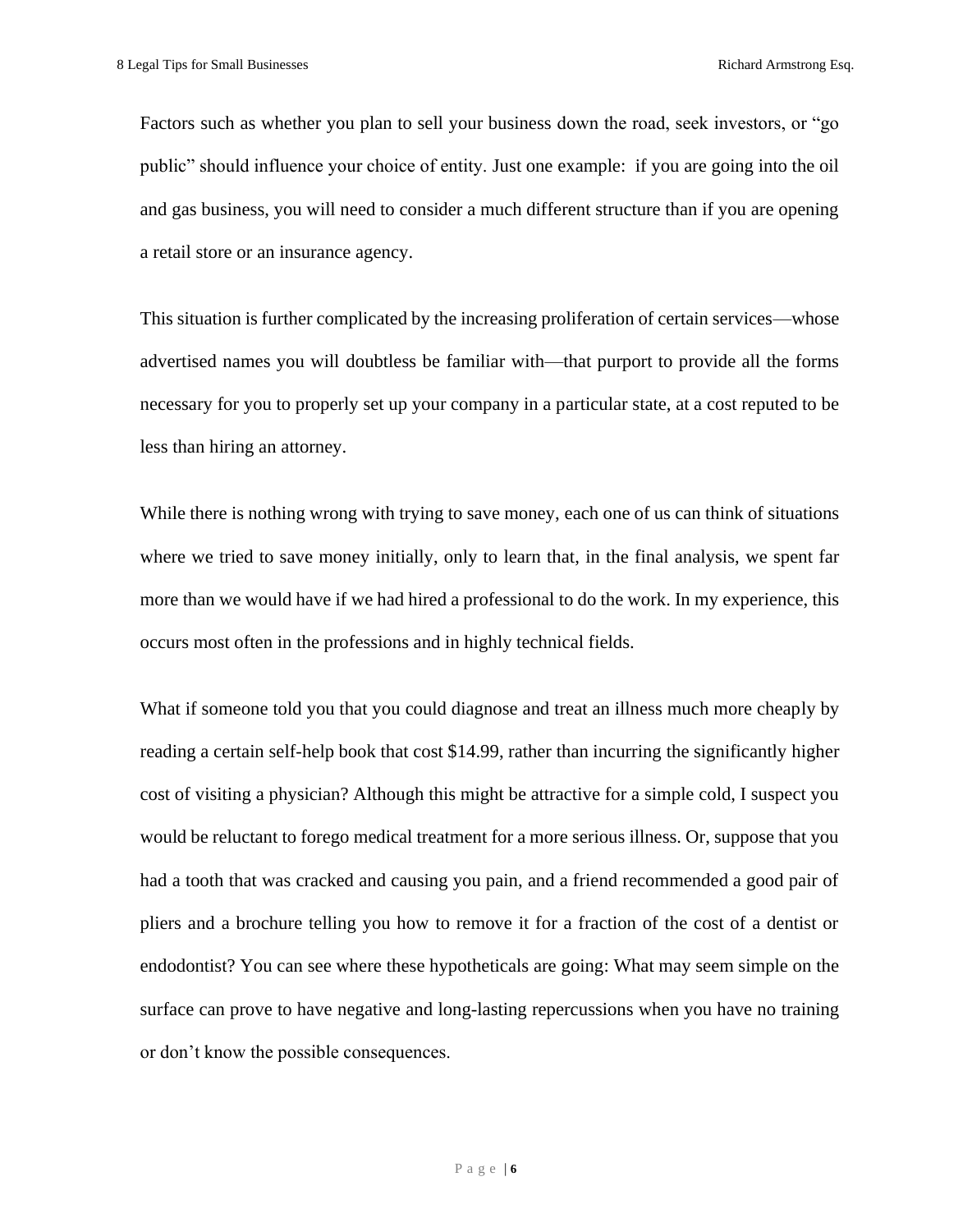While there may not be as much to lose when a sole proprietor decides to set up a company and is the only stakeholder, your downside risk increases significantly when additional owners become involved. Where there are multiple owners, the human potential for disputes and quarrels rears its ugly head. At that point, if no proper written agreements are in place to deal with the contingencies, the only remaining path may be directly to the courthouse: a situation no one wants.

If one of the owners wants to leave the company, dies, or gets divorced, a myriad of complications can and do occur. There needs to be a legal path that allows an orderly way to resolve these very common, yet potentially divisive, issues. The bottom line is that it is far wiser, and ultimately far less expensive, to have a seasoned professional advise you on the best type of entity for your needs and to set it up, than for you to do it yourself with an online form. The initial setup of your company can also evolve into a trusted, long term advisory relationship in which your attorney will develop and review the required vendor agreements, industry regulations, employment contracts, and other policies for your company.

## **Conclusion: Set up your company correctly from the outset to avoid potentially divisive issues later on.**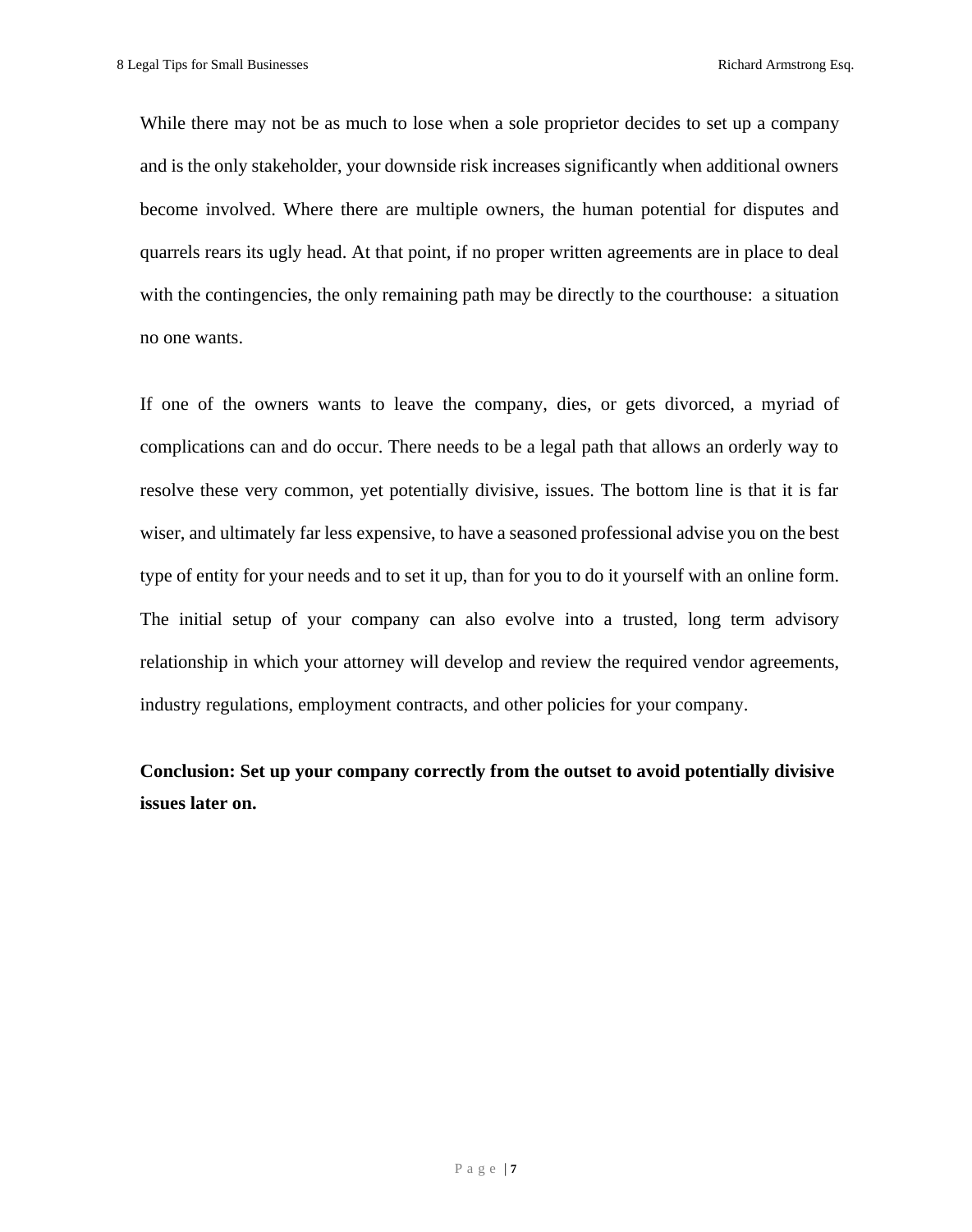# CHAPTER TWO Are Your Contracts Legal and Enforceable?

"Get it in writing." Have you ever heard that time-worn maxim? It rings true now more than ever, with the plethora of emails, texts, and videos flying around through digital space. Business owners and operators are mindful of the importance of this maxim, but they don't follow it—at least, not consistently. And then, when a lawsuit is filed, those owners are caught, so the saying goes, with their pants down.

Many first-time business clients think they've got themselves covered because they have a legal form that they procured from someone in the same line of work, or even a past employer. Scrutiny of those documents, however, usually reveals a semi-legible copy of a copy, with outdated terms.

By "outdated" I mean that the contract, even if otherwise acceptable, has outdated references to the law, or doesn't even reflect drastic changes in the law that have occurred since it was first drafted. Just because someone they knew or formerly worked for is using the document doesn't make it reliable. In fact, the misplaced confidence of a business in such outmoded contracts is a very dangerous thing.

We have also seen contracts in this office that were not really contracts at all, because they have missing pages, missing terms, or lack of legal consideration, or quid quo pro. This is made worse still by the fact that we live in a rapidly changing world which promotes an "anything will do" kind of communication style.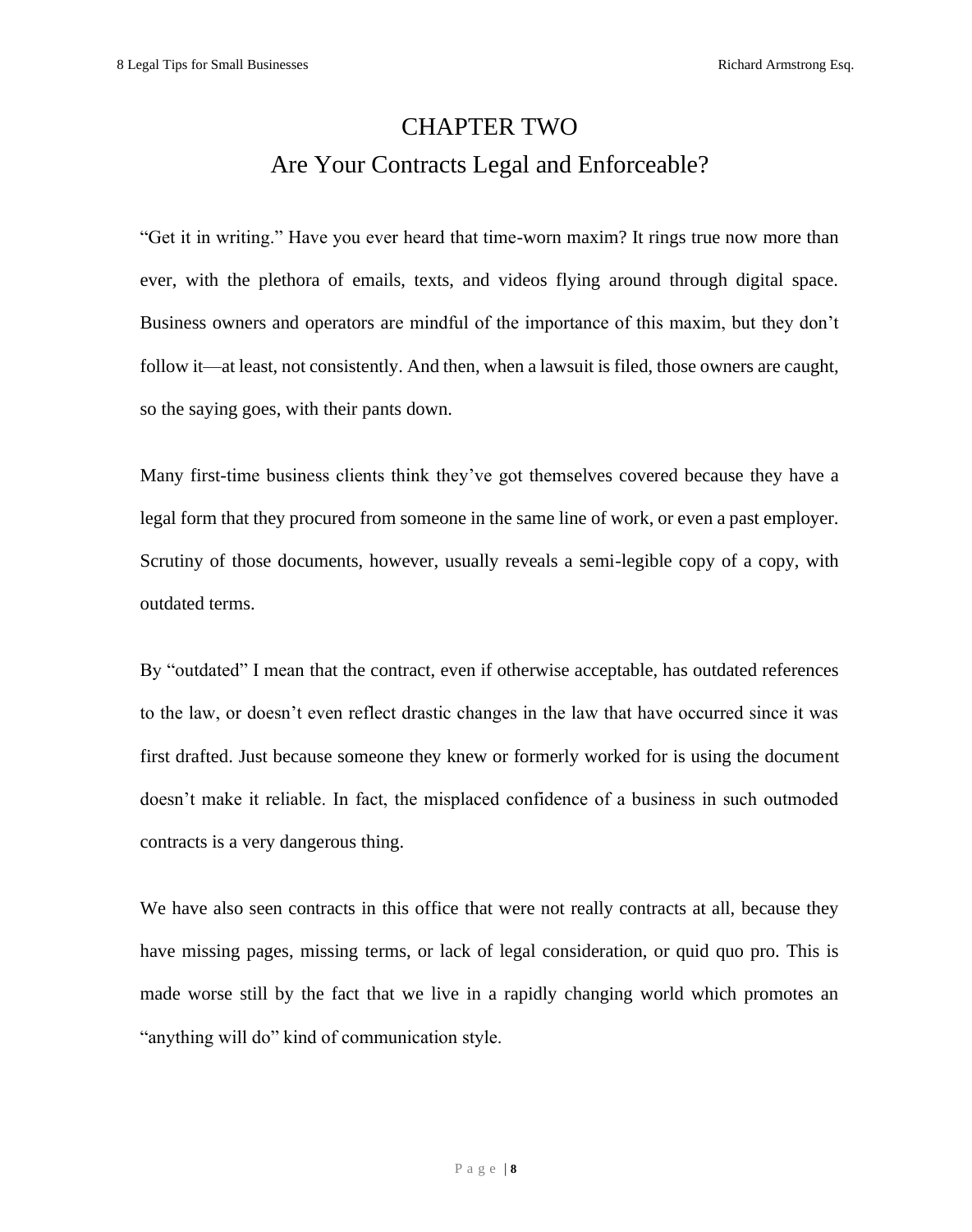Whenever an email can be used where a written document was formerly needed, a party fires one out. If the email is responded to affirmatively, the participants believe they have a contract. Increasingly, the same phenomenon is occurring with text messages. And while a recorded audio or video conversation is better than nothing at all, it is far inferior to a properly drafted and signed document. Why? Because emails, texts and recorded conversations invariably leave out critical components of a contract.

At the end of the day, it remains for the parties' attorneys to cobble together fragments of these informal agreements into a unified, meaningful whole—a task which can be near to impossible after they are already in use. This is precisely what keeps business litigators in business. Incompleteness creates ambiguity, and ambiguity invites litigation. Litigation, the bane of every company, is a double curse. Not only can it cost you a significant amount of money, but it also robs you of your most valuable asset: time. And time away from your business is money lost.

Properly drafted and executed agreements perform yet another vital function. They memorialize the agreement. That way, when the business is sold or a son or daughter takes it over from you, there is a definite reference point as to what was agreed to, when, and for how long. There is something inherent in a signed instrument, even if it is E-signed, that makes the courts regard it with a degree of respect.

That is one of the reasons that, when we are preparing formal documents for our business clients, we go through several drafts to get it right. Sometimes we do so because our client and the other attorney's client are negotiating. More often, we just want to make sure everything has been thought out and covered, and nothing is left to chance. By doing this, we make our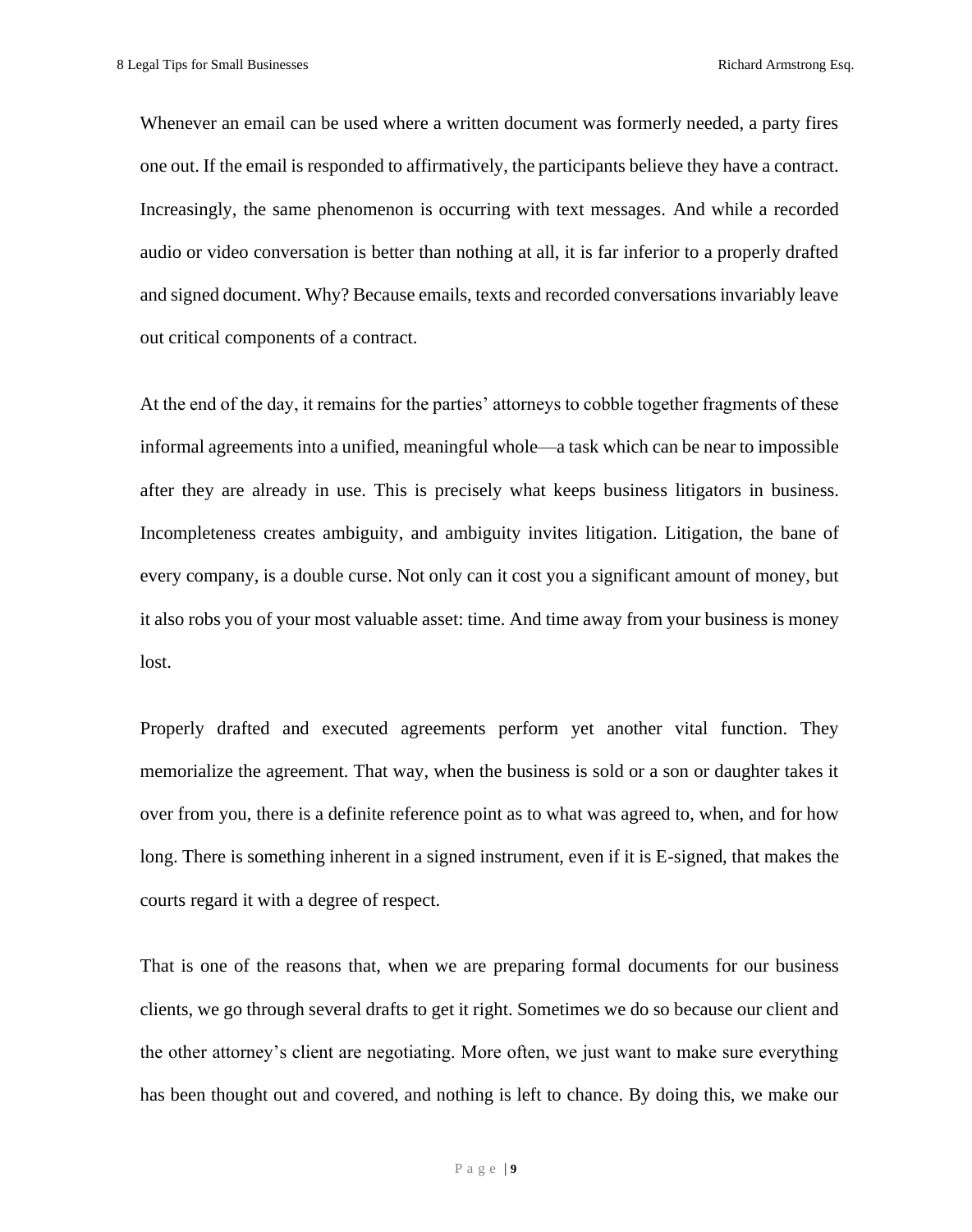clients think about things that never occurred to them, in the interest of heading it off before it later becomes a problem.

Finally, "deterrent value" plays an important role for partnership agreements, corporate documents, or contracts with third party vendors or investors. This concept operates much the same way as the relationship of the Unites States with other superpowers that maintain an arsenal of missiles, drones, and sophisticated weaponry in the hope that they will never have to deploy them. Knowing that the United States is "armed and ready" serves as a deterrent for any country who might otherwise act recklessly with us.

Similarly, when business partners, customers, or would-be antagonists see that you have wellcrafted legal documents, it deters them from risky behavior which would be detrimental to your interests. They reason, usually correctly, that anyone who took the time and spent the money necessary to have their documents properly prepared by an attorney, would certainly back them with legal firepower if challenged.

This is precisely the respect you want to engender when you deal with others in the business world. Don't misunderstand: it does not mean that terms are never subject to negotiation. But it does mean that you negotiate from strength, not weakness, to achieve the results you expect and deserve.

**Conclusion: Have your critical documents prepared by an attorney to ensure that they are legal, enforceable, and a deterrent to reckless conduct.**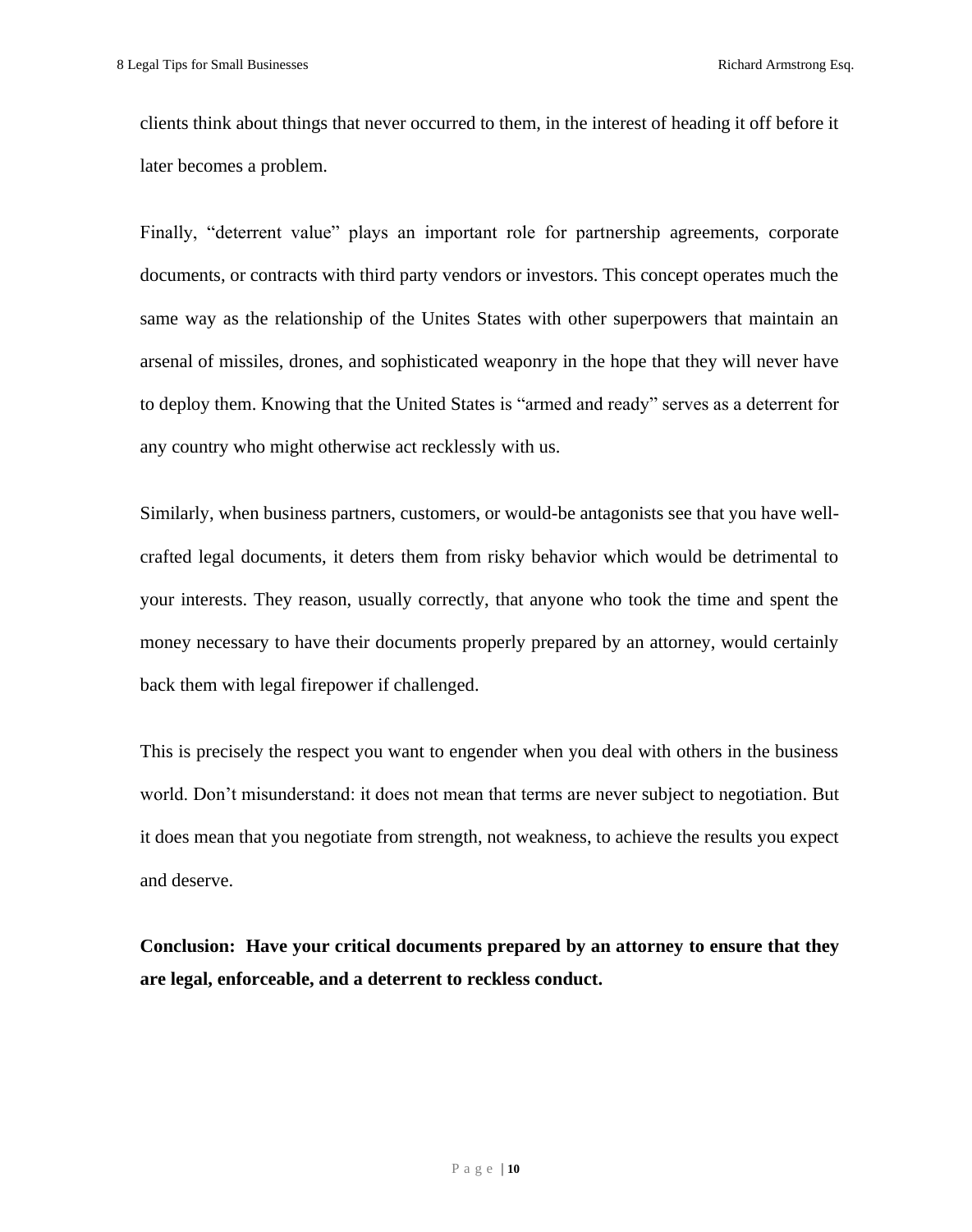# CHAPTER THREE Labor & Employment Law

### **Discontented Employees**

The problem of discontented employees is pervasive. The reason? The federal government, and certain states in particular, avail employees of more legal rights than in many foreign countries. These rights range from those conferred by union collective bargaining agreements to whistle-blower statutes, the FLSA and similar laws governing overtime and minimum wages, OSHA, the Americans with Disabilities Act, Age Discrimination in Employment Act, and working conditions in general. Trying to interpret all the above without expert legal counsel can present a slippery slope for unwary business owners.

The first step in protecting yourself from litigation is to set up a standard process for both hiring and firing. Ideally, this should entail documentation relative to the different types of positions in your business, as well as an employer policy manual, and documents tailored to termination or separation.

If the procedures are uniformly adhered to, it will go far toward protecting you from frivolous lawsuits, claims filed with the state labor board or commission, and even work-related injury claims. If you are a large enough employer to trigger a majority of the above-mentioned statutes, the manual you finalize should address each one, at least in summary form.

### **Claims of Discrimination or Harassment**

Nothing can bring a company to its knees faster than a federal investigation into claims of workplace discrimination, sexual harassment and the like. To help prevent this from happening, it is best to follow a planned approach in interviewing that has been approved by legal counsel.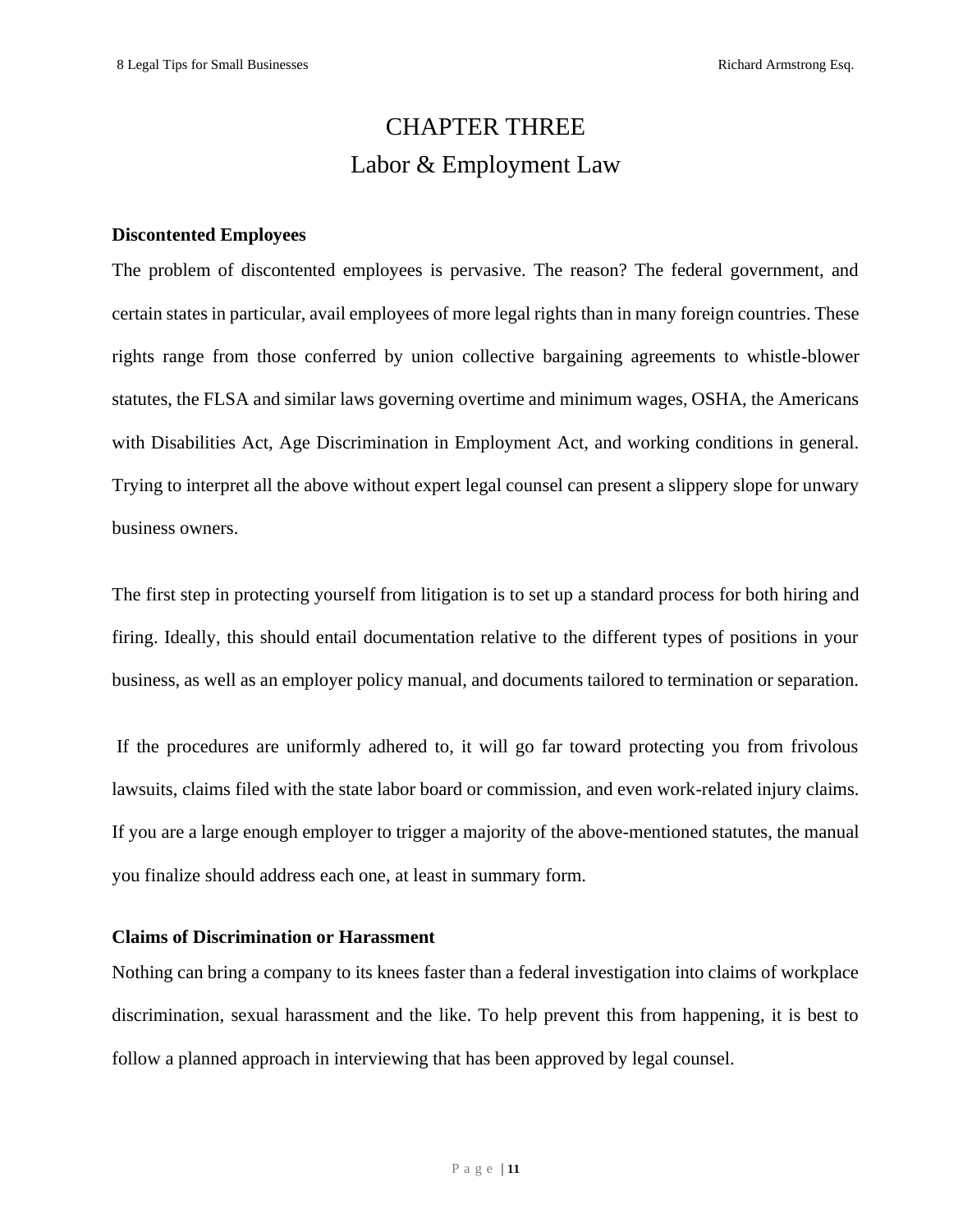Although systemic discrimination is less likely to occur in small companies than large ones, businesses that range in size from 50 to 135 employees are definitely big enough for cliques to form and discriminatory conduct to take root. It is therefore advisable to keep on hand all resumes received, as evidence that you hire qualified people from a diversity of candidates regardless of their age, race, ethnicity or gender.

It's also important to have your legal counsel hold meetings with your managers to school them on how to discourage harassment and eliminate offenders before they become a problem. By adopting and enforcing regular policies, and holding meetings where necessary, you will weed out these problems before they begin to grow. Then, yearly maintenance will keep them out.

### **Illegal Immigrant Employees**

Documented processes and procedures should be in place to readily identify employees that don't have the right to legally work in the United States. Regular checks of your workers, including random background checks, can help prevent you from employing individuals who are in the country illegally. It is not uncommon for certain businesses to falsify immigration documents. If the federal government uncovers this deception during an immigration audit, it can in some cases shut down a company, sometimes permanently.

### **Intellectual Property Issues**

If your firm routinely creates proprietary, novel or creative products, such as in the high tech or entertainment fields, aggressive patent, trademark, or copyright litigation can be a pervasive threat. As merely one example, some enterprises now deliberately acquire and hold onto patents for years, banking on the prospect of one or more companies unknowingly violating them. They then make a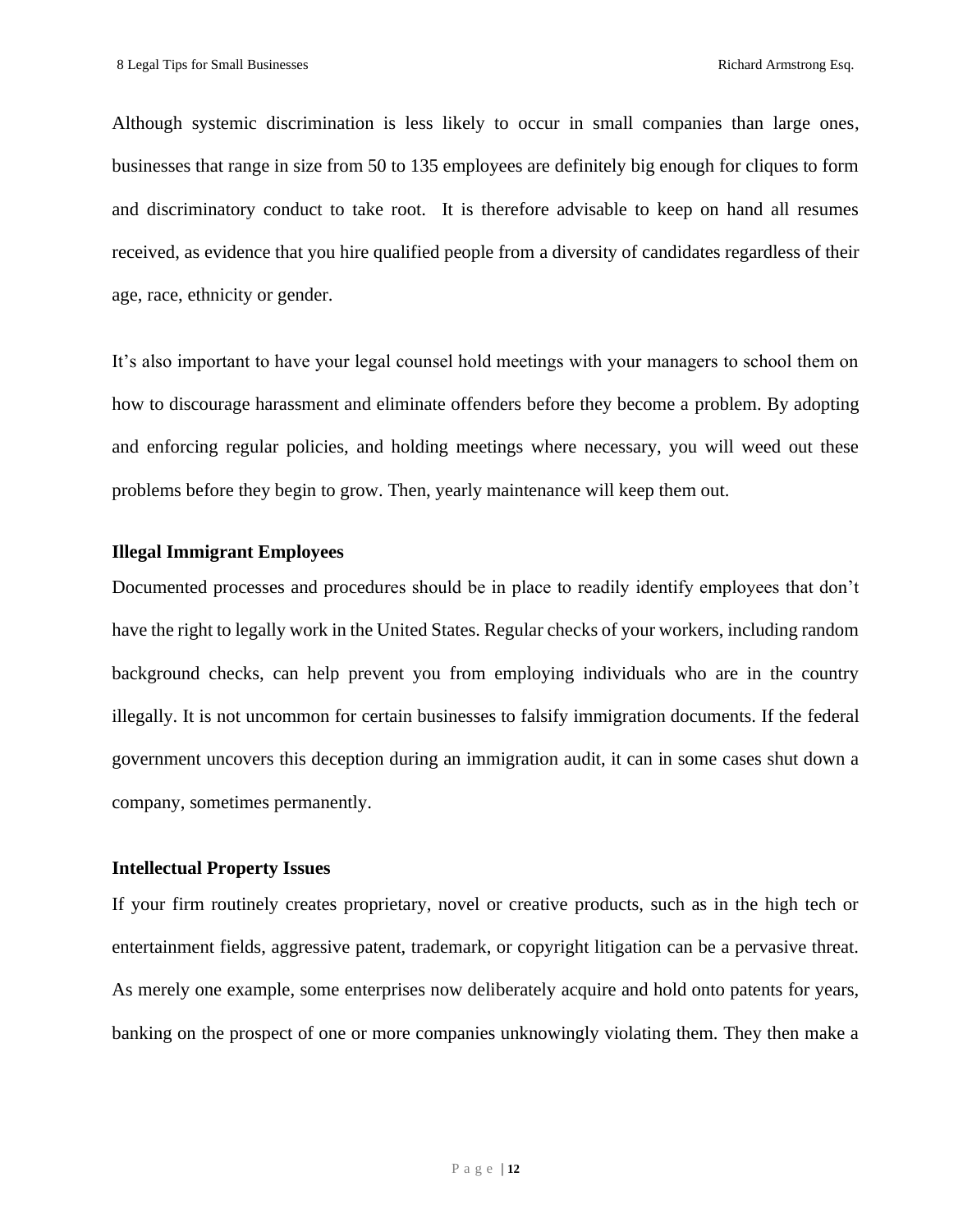business out of bringing lawsuits to collect on patent violations. The good news is that it is not hard to avoid this risk.

When working on product development, have your R&D team routinely research the patents, trademarks and copyrights applying to each product. Doing so will head off an otherwise bloody and expensive legal contest in the event you allegedly wander into someone else's IP "territory".

**Conclusion: Have your legal counsel set up protective measures to minimize risks from (a) discontented employees, (b) discrimination or harassment claims, (c) illegal immigrants posing as documented workers or citizens, and (d) claims of intellectual property theft or misappropriation.**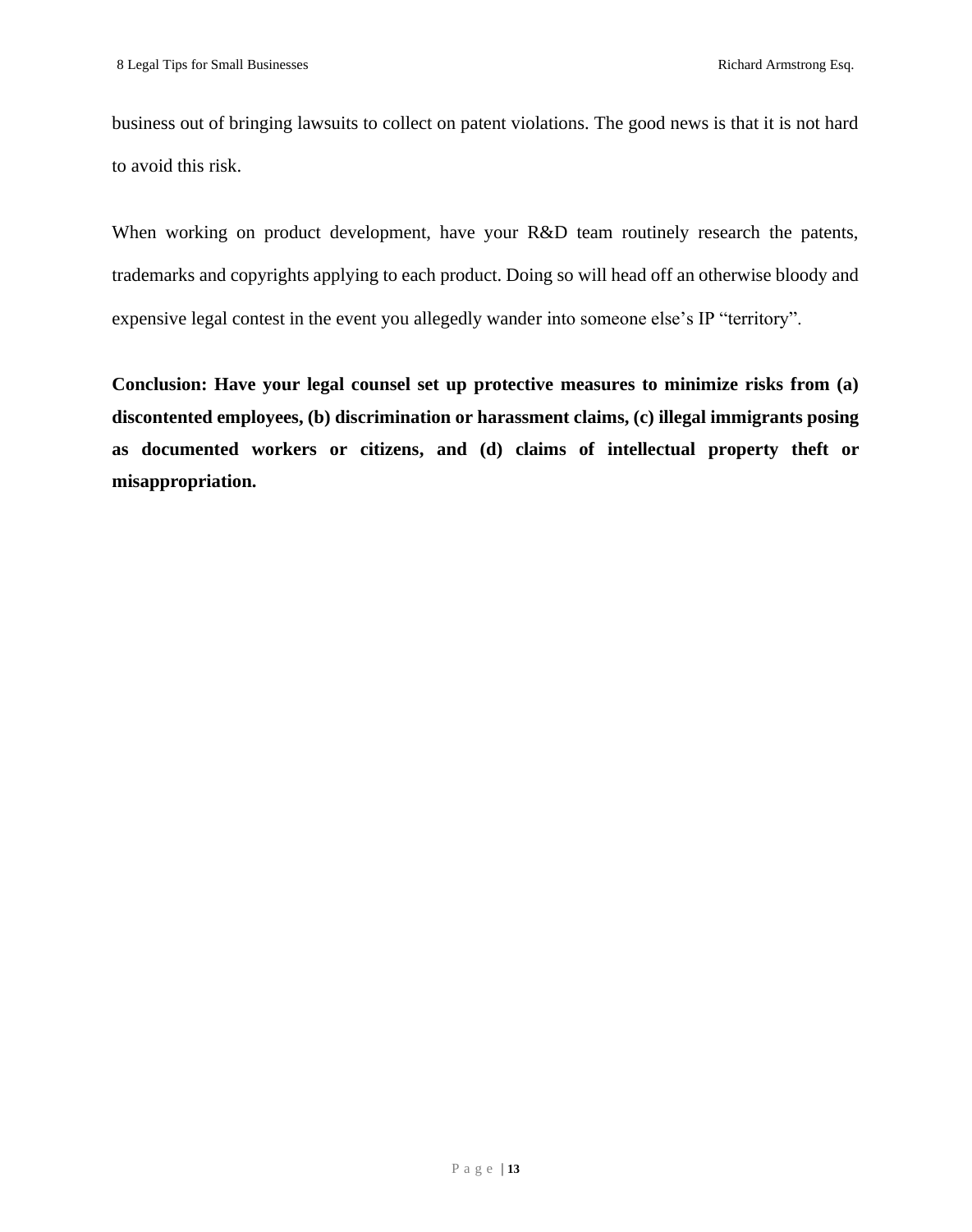# CHAPTER FOUR Employee Non-Compete Agreements

Let's say you have just learned that a former key employee of yours may be violating the terms of her non-compete agreement with your company. What should you do? Should you call her and ask that she stop? Should you ask your attorney to send a letter threatening her with prompt legal action? Or should you immediately file for a temporary restraining order or injunction without notice? While you may ultimately execute *all* of these actions, your initial step should be to gather the evidence that will support your claim of violation, and you should move as quickly as possible to accomplish this.

Before you alert the employee that you are aware of her activities and spend many thousands of dollars in attorney's fees pursuing a temporary injunction—we suggest an ordered approach to help you evaluate the strength of your claim against this individual. This step-by-step method will also help you gather the ammunition that you will need if you *do* decide to proceed.

### **First Step: Identify and Gather Relevant Evidence**

You need to learn as much as you can about the employee in question and any agreements that she might have signed with your company that might contain a post-employment restriction on her activities. Look for the following documents in the employee's file:

- (1) offer letters;
- (2) employment applications;
- (3) employment contracts;
- (4) non-competition agreements;
- (5) stock option agreements;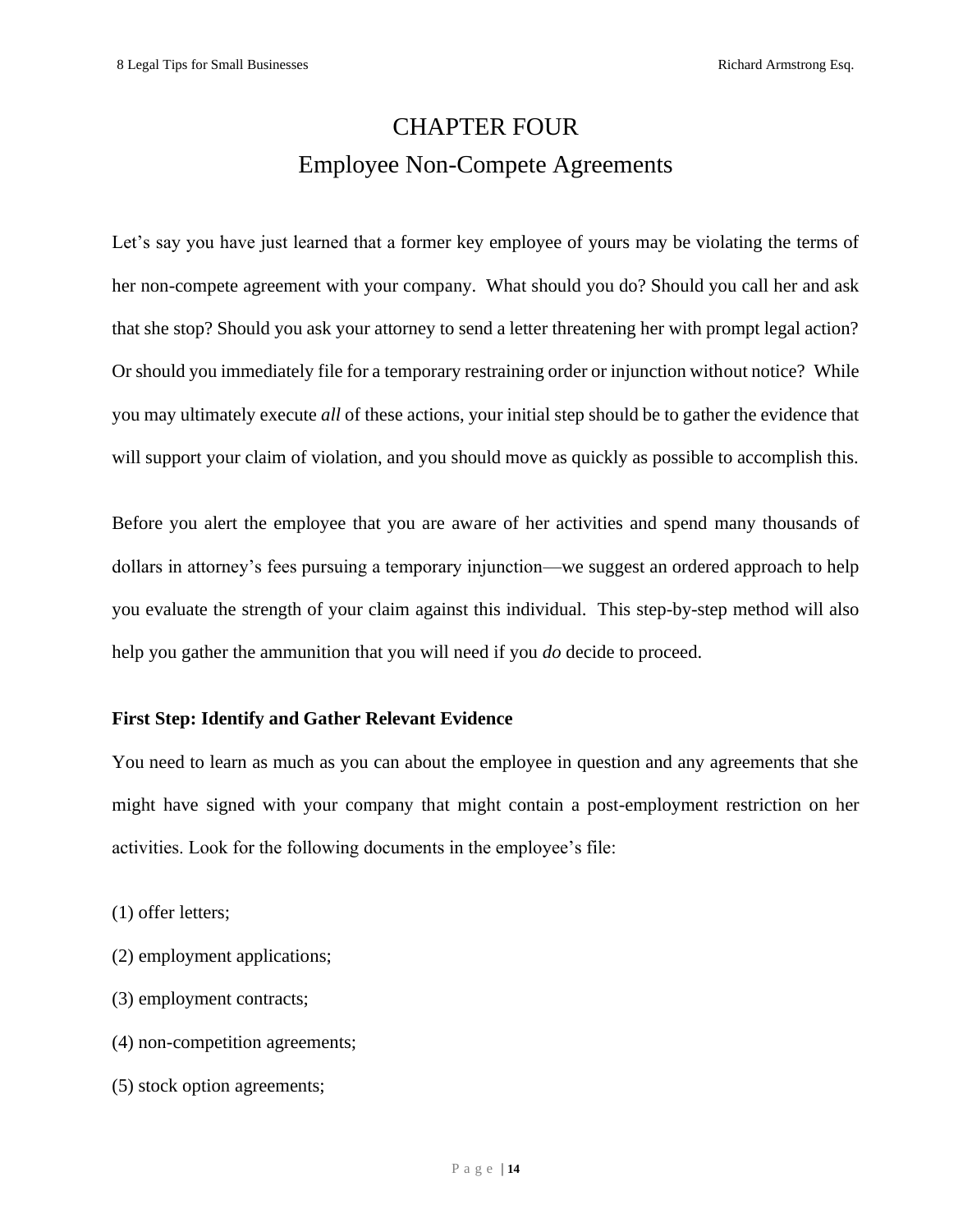(6) non-solicitation agreements;

(7) separation documents the employee might have executed as part of such agreements;

(8) settlement agreements containing any releases of claims;

(9) if there was a merger and acquisition, documents that she may have executed as part of that transaction;

(10) any other agreements she signed that contain any post-employment restrictions.

As you peruse your records for the above items, bear in mind that older non-compete agreements can take the form of a "stand-alone" document. But more often, the non-compete will be an integral part of one or more of the above documents.

### **Second Step: Assess the Strength of the Evidence**

Now that you have gathered all the documentary evidence, did you find an employment contract which contains a non-compete covenant? If so, your attorney will need to analyze it to determine if it has the requisite hallmarks of an enforceable non-compete agreement under Texas law.

If the contract states that another state's law applies to the employment contract, your attorney will check that state's law to see whether it will be enforceable. One issue will involve his determining whether adequate legal consideration passed between the former employee and your company at the time the contract was signed.

The consideration can sometimes be found in the employment contract itself, but often it comes to light by reviewing some of the other documents on your evidentiary list. For example, if stock options were given to the employee at the time the employment contract was signed, that will probably be sufficient to support the non-compete covenant. Such consideration is strengthened if the employment agreement specifically references the stock option grant and why it was given.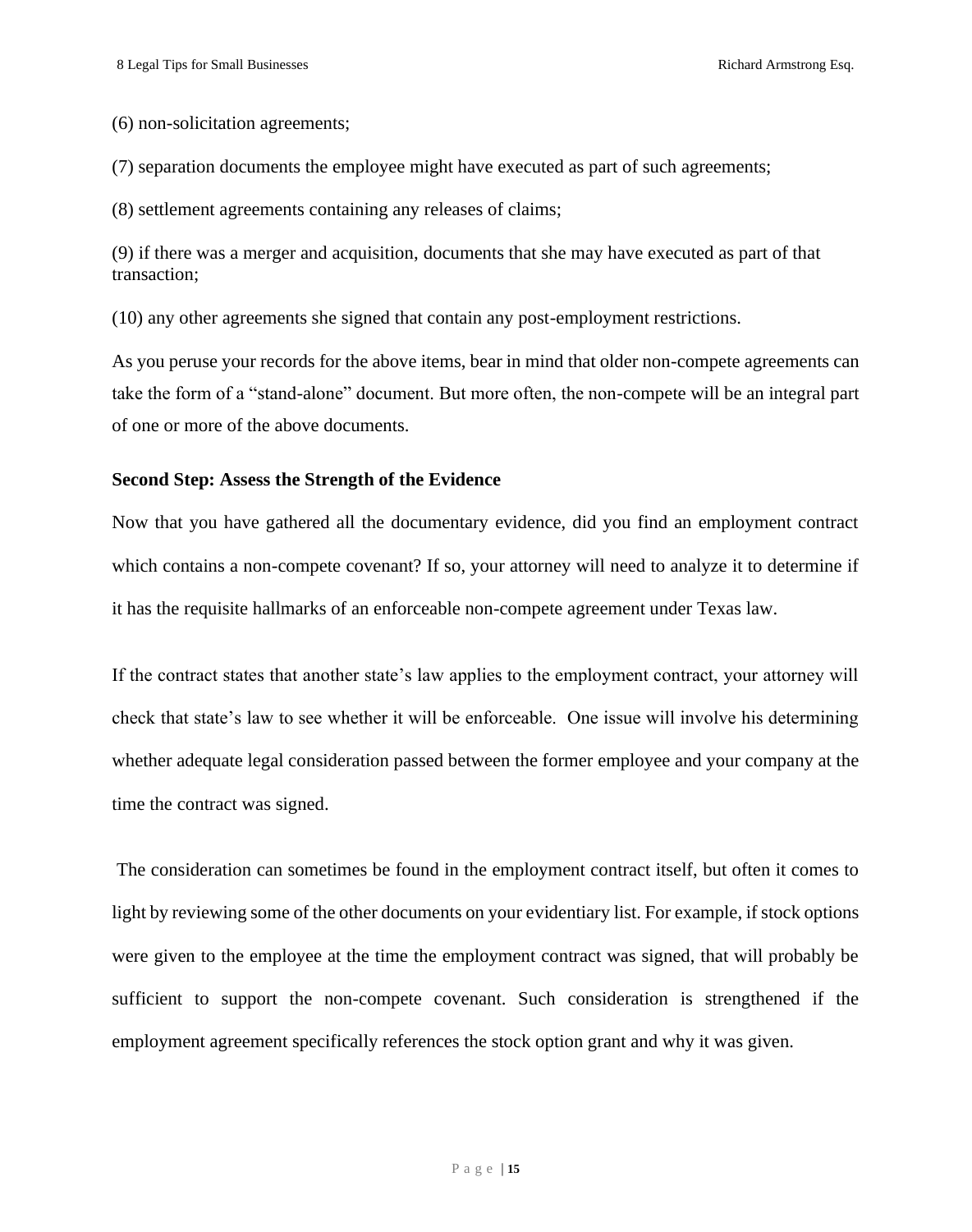If there was a non-solicitation agreement--different from a non-compete covenant--it will normally appear in an employment agreement, but may also be a separate instrument. Your lawyer will be interested to see this, and to hear about the circumstances of its signing.

### **Third Step: Analysis of the Documents You Found, and Their Effect on Each Other**

What your attorney will do with the material you have provided to him is to thoroughly sift through and analyze each employment agreement, stock option or other employment benefit; stand-alone non-compete covenants; non-solicitation, and trade secret protection agreements (sometimes buried in Non-Disclosure Agreement a/k/a "NDA"); or invention or work-for-hire agreements.

His job will be to synthesize all such agreements to see if, either together or separately, they provide the necessary legal consideration to support reasonable restrictions on the right of an individual to work for any one that he or she chooses. He may well involve you in this process, particularly if the documents present an ambiguous or confusing picture on the sequence of events during your former employee's tenure.

It is not uncommon, in the hurried pace of small business, to discover undated or partially signed documents, agreements with missing or partially legible pages, missing originals, or even documents which have vanished altogether. While these are never the optimal situation from an evidentiary point of view, they need to be confronted well before a decision as to whether to litigate is made or a strategy is laid out. Your involvement with your attorney at this stage will help fill in the gaps in the evidentiary record and resolve any apparent factual conflicts or ambiguities.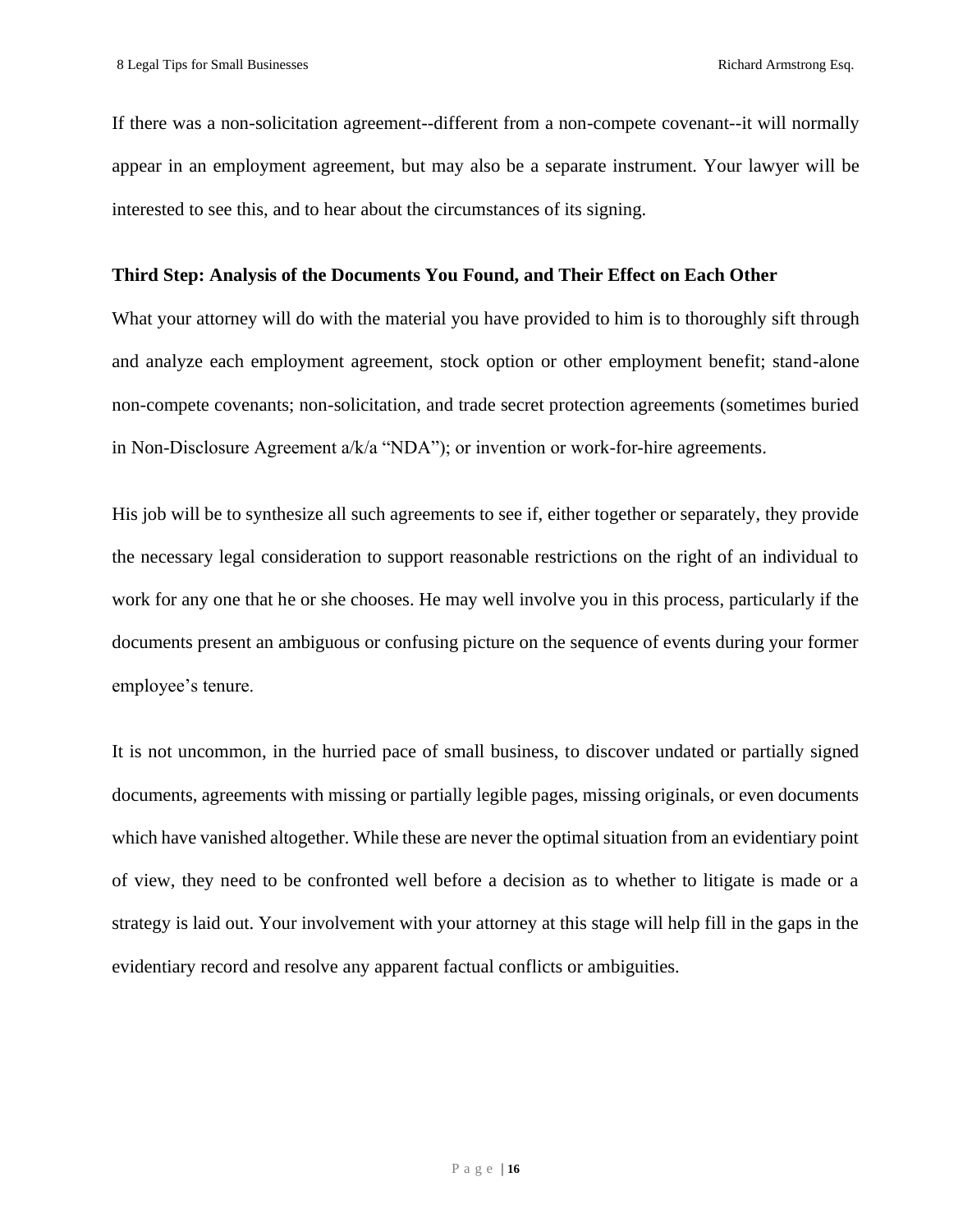### **Fourth Step: Decide Whether to Make Demand and Sue**

Once your attorney has met with you to discuss the strength or weakness of the written and oral evidence, it is time to make an informed decision about whether, and in what form, to take action against the competing party. Although it may seem like a foregone conclusion that you take prompt legal action against a former employee acting in violation of his or her contract, your attorney should advise you to avoid a knee jerk reaction.

Like any other business decision, you should weigh the benefits against the risks and downside costs. Some companies have made it a policy that no matter the cost or the circumstance, they will pursue judicial relief against such an employee. This is an acceptable option for some firms, but one that most can ill-afford.

This type of litigation is "front end loaded," meaning that it costs more than the typical lawsuit for damages by its very nature. A step short of this approach, now that you have your evidentiary ducks in a row, is to at least send the offender a thoughtfully worded demand letter that sets out in broad strokes what you know about the former employee's activities, and what the consequences may be to him if such actions do not cease or are modified to a level you can live with.

We recommend that you decide ahead of time just how far you are willing to go beyond this point, and how much money you are willing to spend, to secure compliance. If you don't have what it takes to see it through, don't go farther than the letter. Cases such as this can quickly take on a life of their own, and once you become invested in the process, it is very hard to extricate yourself from without looking somewhat foolish.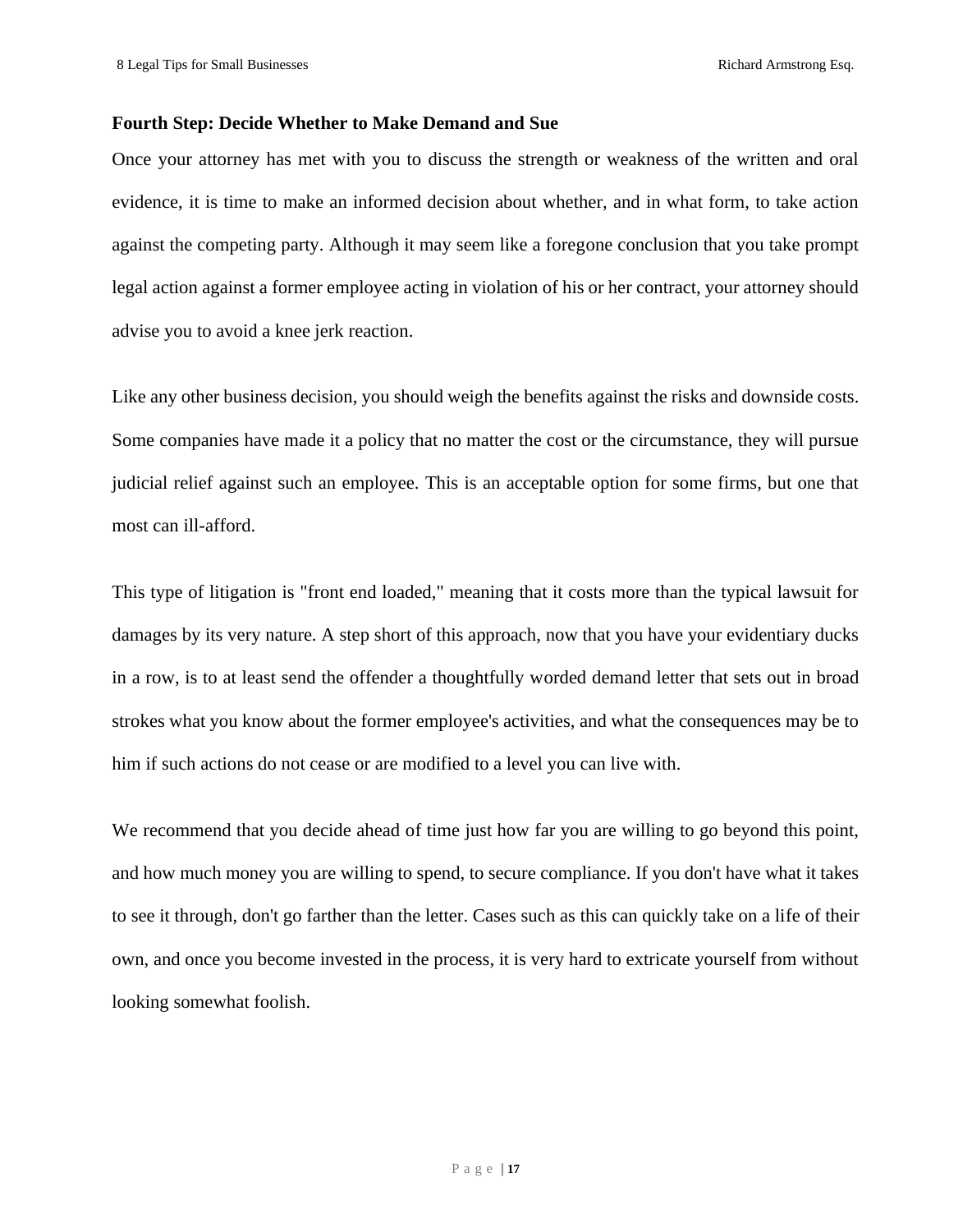The result, in the event that occurs, could be just the opposite of what you wanted to do: establish a firm, no-nonsense reputation that acts as a deterrent to unfair competition. Above all, let your attorney guide you through the pitfalls, both before and after you make the decision regarding what steps to take. He has been down this road before, which has land mines buried along the way. He can help you do an astute evaluation of the risks and benefits involved in the litigation process.

**Conclusion: If a current or former employee is competing with you in violation of an agreement that he/she signed, move slowly and deliberately through the evidence, and make a careful and informed business decision, assessing costs and benefits with assistance of legal counsel.**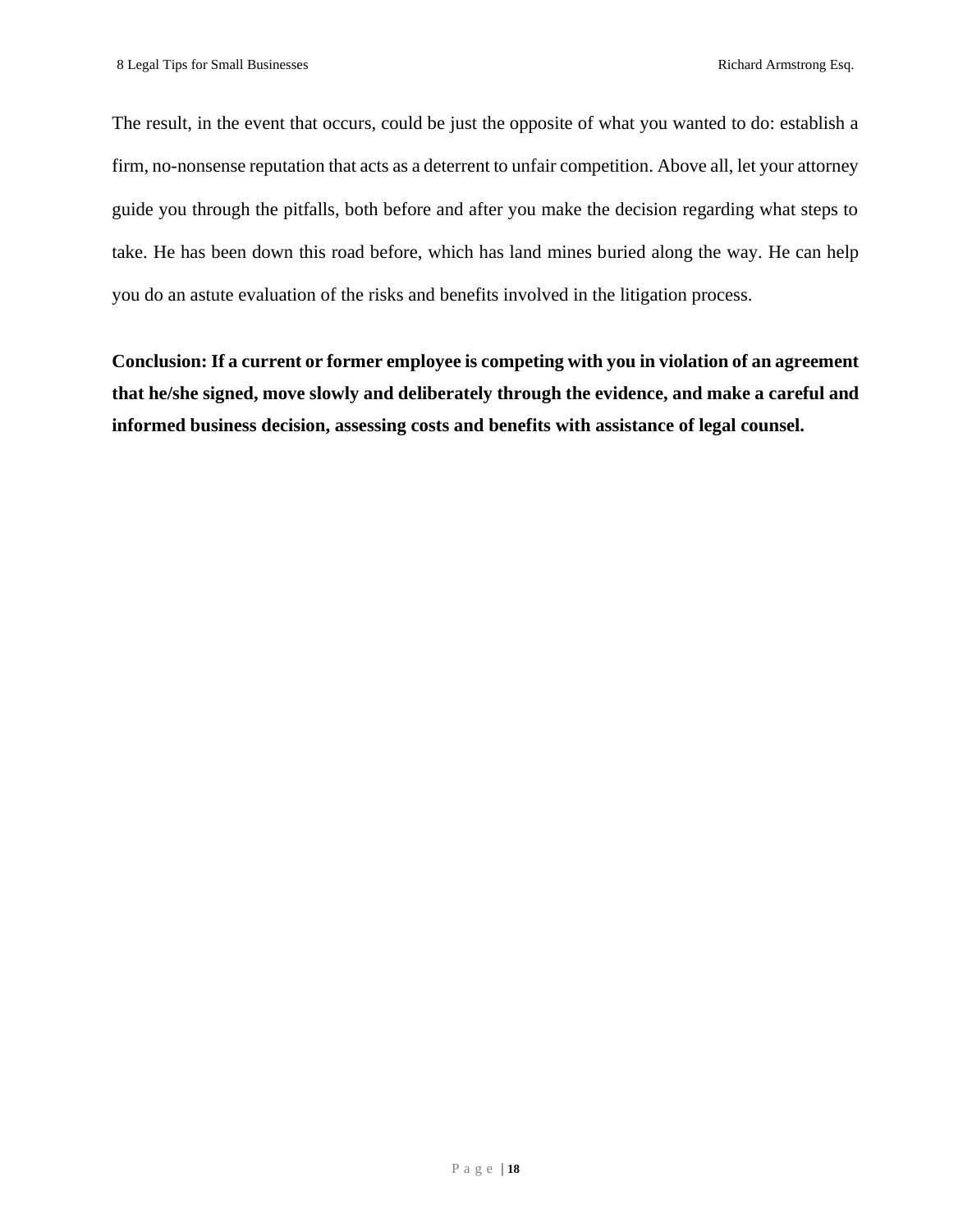# CHAPTER FIVE Collecting Receivables

When you're in business, people owe you money. Nearly every business owner has at least a few slow-paying customers or clients—and when they fail to pay, it can hurt the bottom line. For this reason, business owners should follow certain basic protocols and procedures in attempting to collect their accounts receivable, both to protect the customer relationship if it is salvageable, and to stay well within legal bounds.

For best practices, I recommend businesses follow the guidelines of **the Fair Debt [Collection](https://www.ftc.gov/enforcement/rules) Practices Act [\(FDCPA\)](https://www.ftc.gov/enforcement/rules)** and the **Texas Debt [Collection](https://www.texasattorneygeneral.gov/cpd/debt-collection) Act.** While these laws apply primarily to third-party collection agencies, and not the original creditors, they still provide good signposts and safeguards for business owners attempting to collect debts so they don't inadvertently venture into harassment territory. Additionally, they provide some basic wisdom for sound collection practices. Let's look at a few A/R collection "don'ts" based on these laws:

**Don't** call your customers before 8:00 a.m. or after 9:00 p.m.

**Don't** use profane language or threaten violence.

**Don't** call their accounts payable department multiple times a day.

**Don't** threaten past-due customers with any specific action you are not willing, or legally authorized, to take. For example, don't threaten to take a customer to court unless you're genuinely ready to take that step. If the customer doesn't pay and you don't follow through with a lawsuit, you will be creating an image of a business that doesn't follow through and may safely be ignored. Additionally, if the case does proceed to court, the customer could turn it against you and make you look like the bad guy.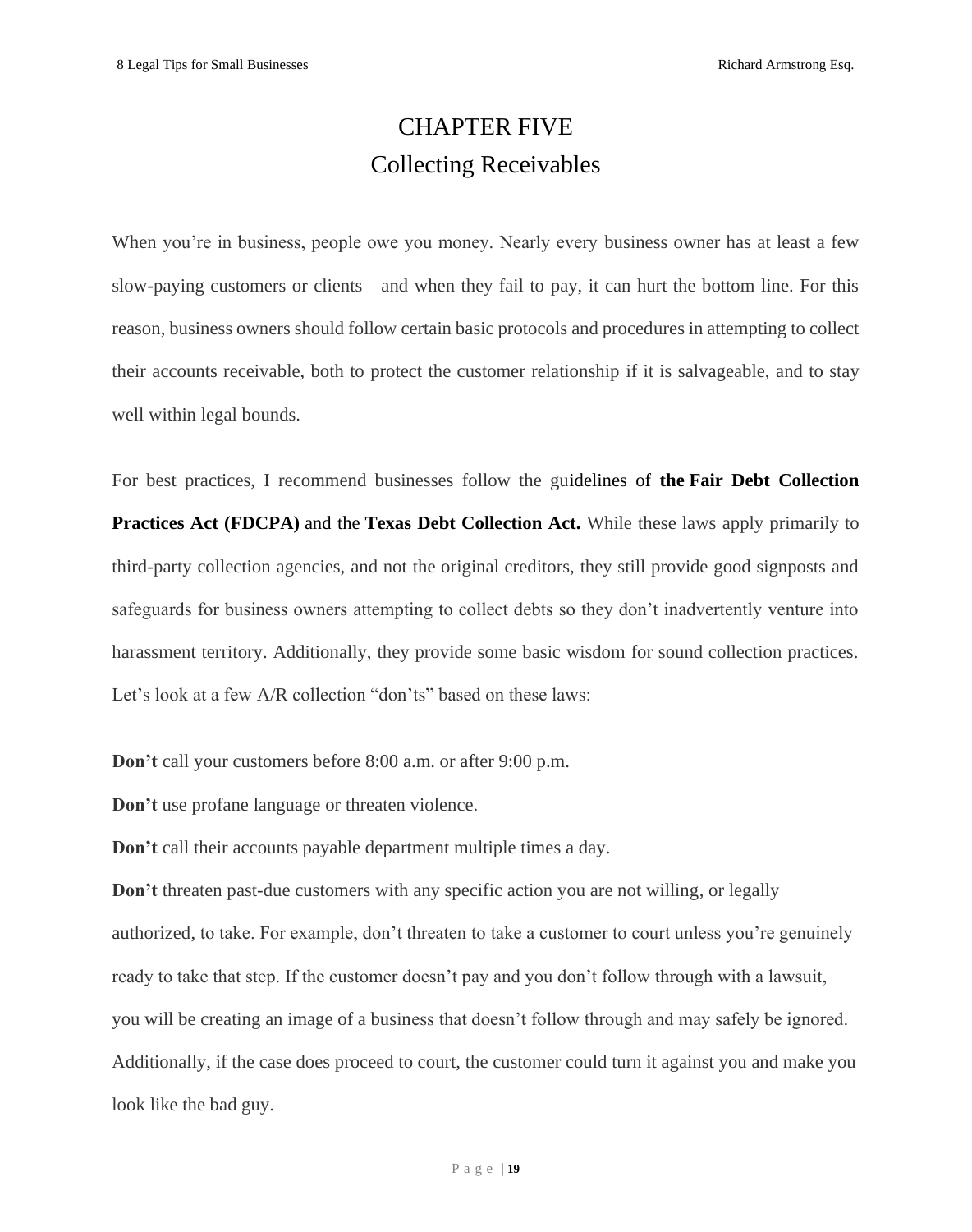**Don't** threaten to garnish wages or put a lien on the customer's homestead. The State of Texas has some of the broadest debtor protection statutes and constitutional provisions of the fifty states. You can only do some of these things in very narrow, specific situations.

**Don't** continue to call a customer who disputes the debt. Instead, focus on providing proof that the debt is valid.

Now that I have provided you with tips about what *not* to do, what about things you *should* do to collect your outstanding payables? Please understand that this portion of the chapter is not legal advice. But because a law practice is as much a business as any other service enterprise, I can speak as one business owner to another.

The most practical, time-proven tip I can give is to collect your money promptly. I don't know what kind of business you are in, but I can't suggest strongly enough that, if it is possible to do so, get your money at the time of purchase of the product or service you are selling.

I realize that it is customary in some lines of work to bill on 10-day or 30-day terms, sometimes, even longer. But times are changing, largely due to the nearly universal use of debit and credit cards, and the ease of paying online.

Be willing to extend your customers that convenience. Take their payment at the time of sale if possible. If it is not possible simply because "things aren't done that way," then consider offering a small monetary incentive for prompt payment. The old 2/10, net 30 model worked for years. Pay within ten days for a 2 % discount. This can be less or more at your choosing, but be careful that you take into account the merchant fees deducted from the sale and the effect it has on your profit margin.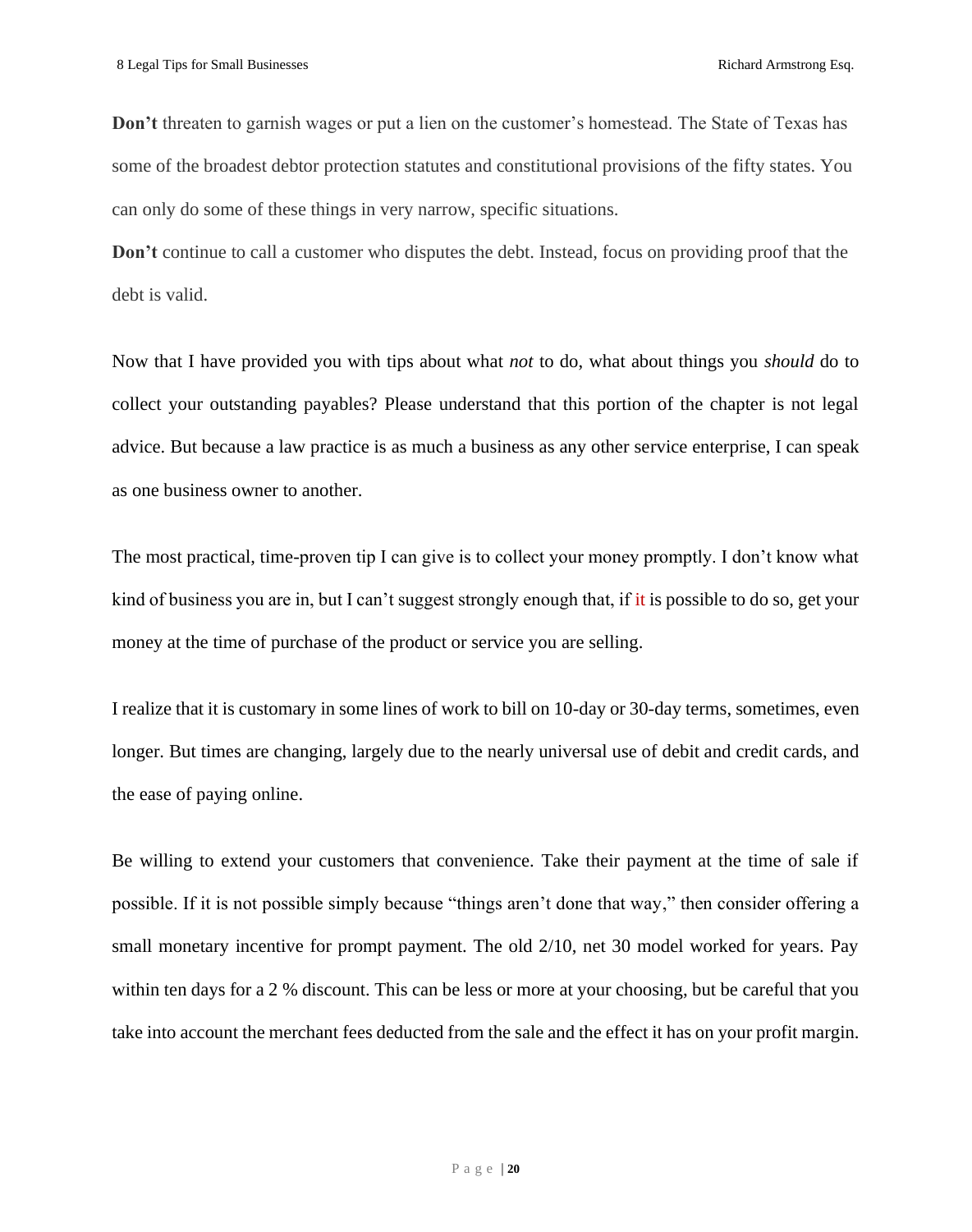If you don't, won't, or can't accept debit or credit card payments at the point of purchase or online, then make your terms of payment very clear at the outset of the transaction -- if possible, in writing as part of a contract.

Finally, have your attorney set you up a collection letter series, and *religiously follow the send-out schedule*. Do not—I repeat—do not, vary from your schedule. Accounts that go past more than 30 days become significantly more uncollectible than those that are promptly contacted. Do not be afraid to have your legal counsel send out the last letter, whether you plan on taking legal action or not. This often gets results.

**Conclusion: Stay within the bounds of the debt collection statutes when collecting receivables. Accept payment by debit or credit cards, and if possible, get all your money at the point of purchase. Offer discounts for prompt payment. Have firm payment terms stated in your contract. For delinquent accounts, adhere to a rigid collection letter schedule, and have an attorney draft both a review and final letter in the series. Do not let accounts go past 30 days.**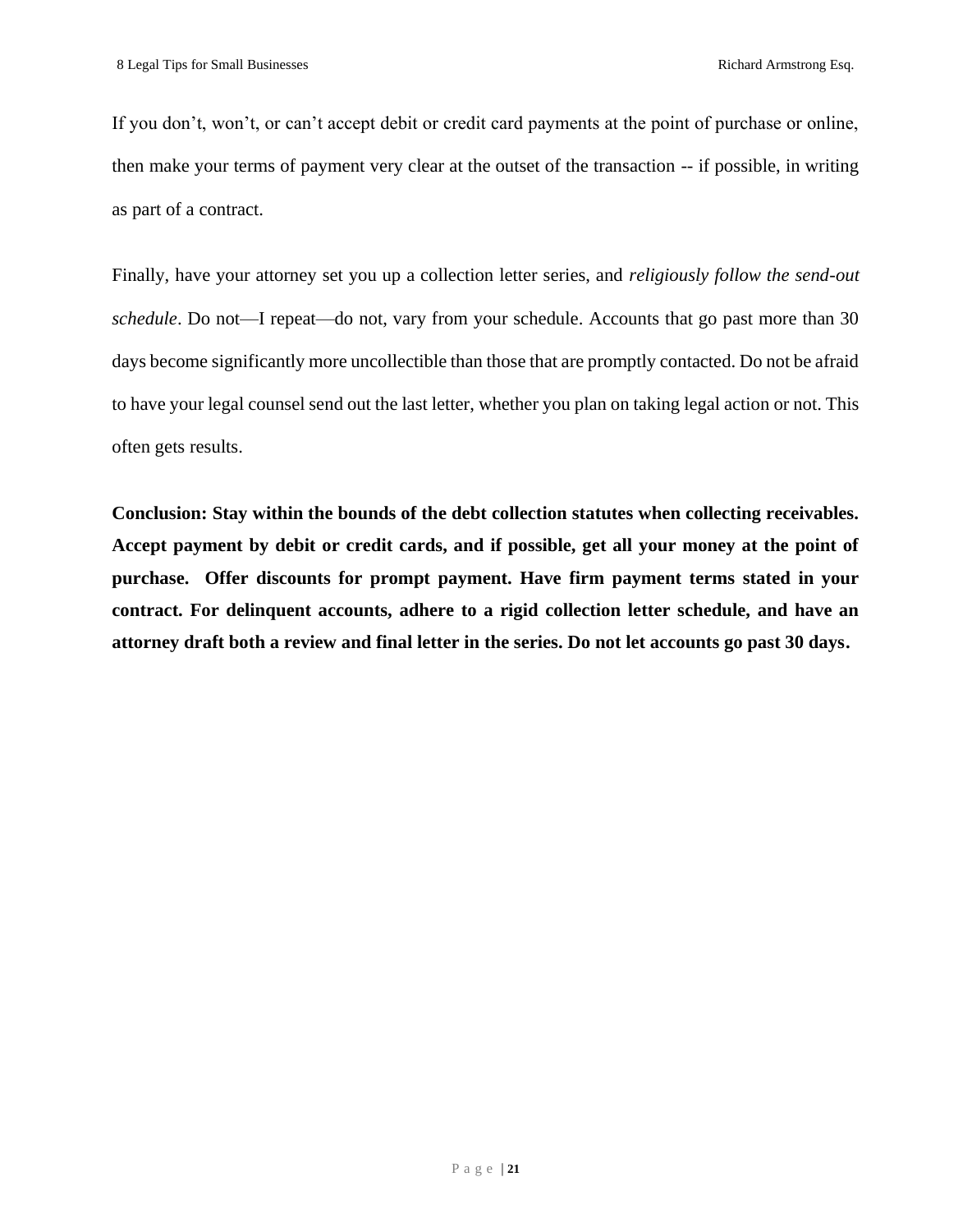# CHAPTER SIX Document Preparation & Review

As a small business owner, paperwork can sometimes feel like the bane of your existence—but in fact, the right paperwork protects your business legally. Aside from the founding documents filed with the state defining your business as a corporation, limited liability company, limited partnership, joint venture or the like, every small business should have a basic set of documents in place to define relationships with business partners, clients, vendors and employees.

Remarkably, many small companies don't have all (or sometimes any) of these documents. Let's run down a quick list of the most essential documents you should have to keep your business functioning smoothly.

### **Shareholder/Member Agreement**

Any business that has more than one owner, partner or investor needs some form of shareholder agreement that specifies who owns what, who is responsible for what, and how the various owner/partners will work together. Businesses without this documentation are a breeding ground for sticky, time consuming and expensive lawsuits, particularly if they break up, or someone dies or divorces.

### **Employment Contracts/Independent Contractor Agreements**

Whether you hire employees, utilize independent contractors or a combination of these, you need paperwork that clearly outlines the scope of these relationships—including company expectations (*think: employment policy manual---see below*), employee/contractor responsibilities, deliverables, terms of payment, etc.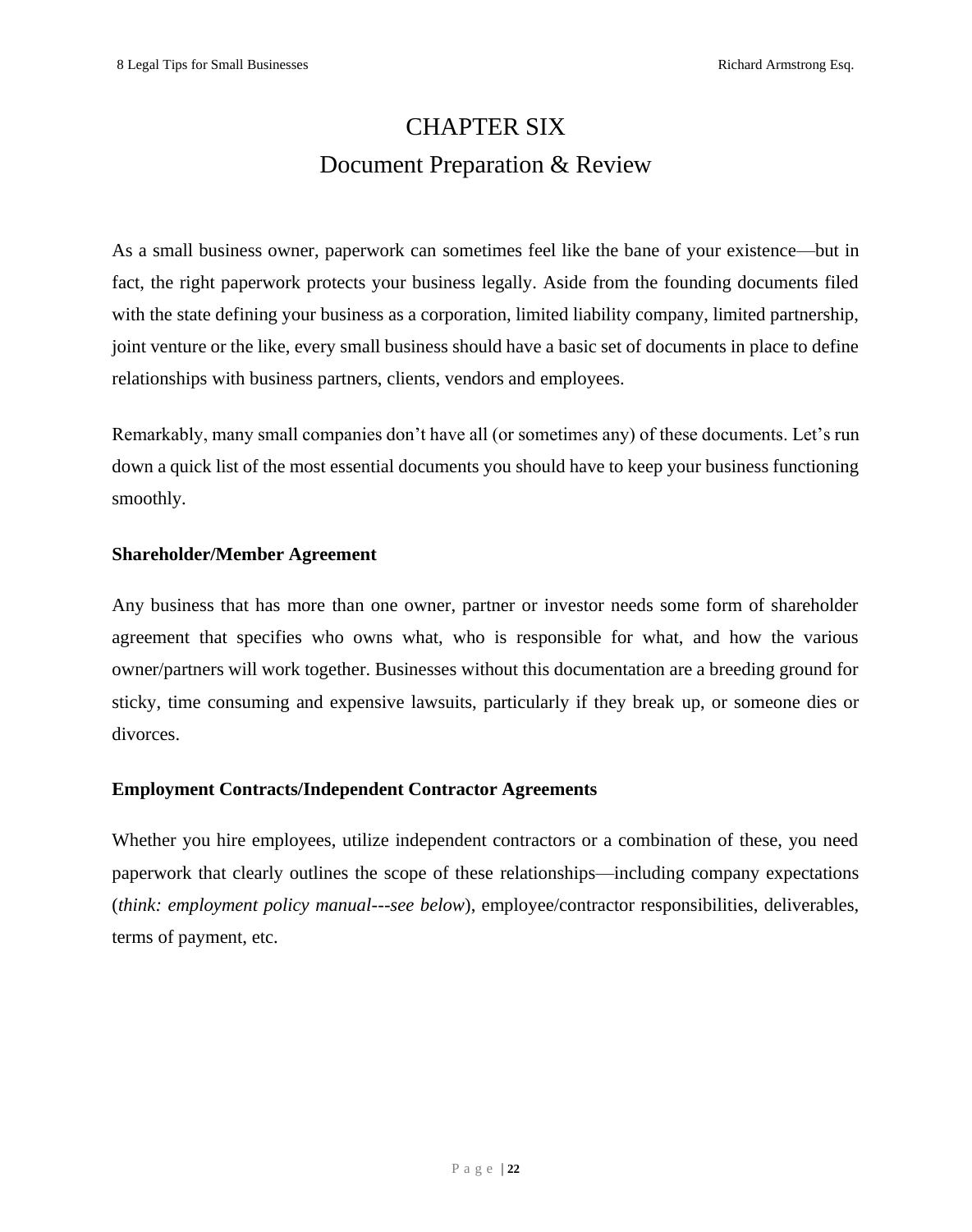### **Vendor Agreements**

For any third-party individual or company providing supplies or services to your business, you need a vendor agreement that defines those business relationships, including what is being supplied (with a due date), what you will pay, terms for settling disputes, and so on. Sometimes this is supplied by the vendor, in which case, you should have your attorney review it and mark it up as necessary. If not supplied by the vendor, then furnish one that is favorable to you.

### **Employment Policy Manual**

In addition to an employee contract which you should have with each member of your staff, you should also have an employee manual that details company expectations as well as the general rights and responsibilities of your employees. This manual becomes the standard frame of reference—the "go to" document—to expeditiously resolve disputes and enforce policy.

### **Reviewed Lease Agreement**

If you lease office or work space, you should have a lease agreement with the owner/landlord. These leases, often of the "triple net" variety, can be tricky to navigate and often contain terms that are detrimental to the tenant. That's why it is extremely important to have these documents reviewed by an attorney before signing. If you've already signed a lease agreement, have it reviewed to identify weak areas that may support a renegotiation of terms more favorable to you, either now or in the future.

### **Building Purchase Document**

A title company closing the deal is not enough to protect your interests, especially if you are the *buyer* of the new building. The title company is there to sell title insurance, and usually to close the deal on terms favorable to the seller. Again, it's important to have your attorney look at the purchase agreement and point out any errors or unfavorable terms. You will be amazed at what you find.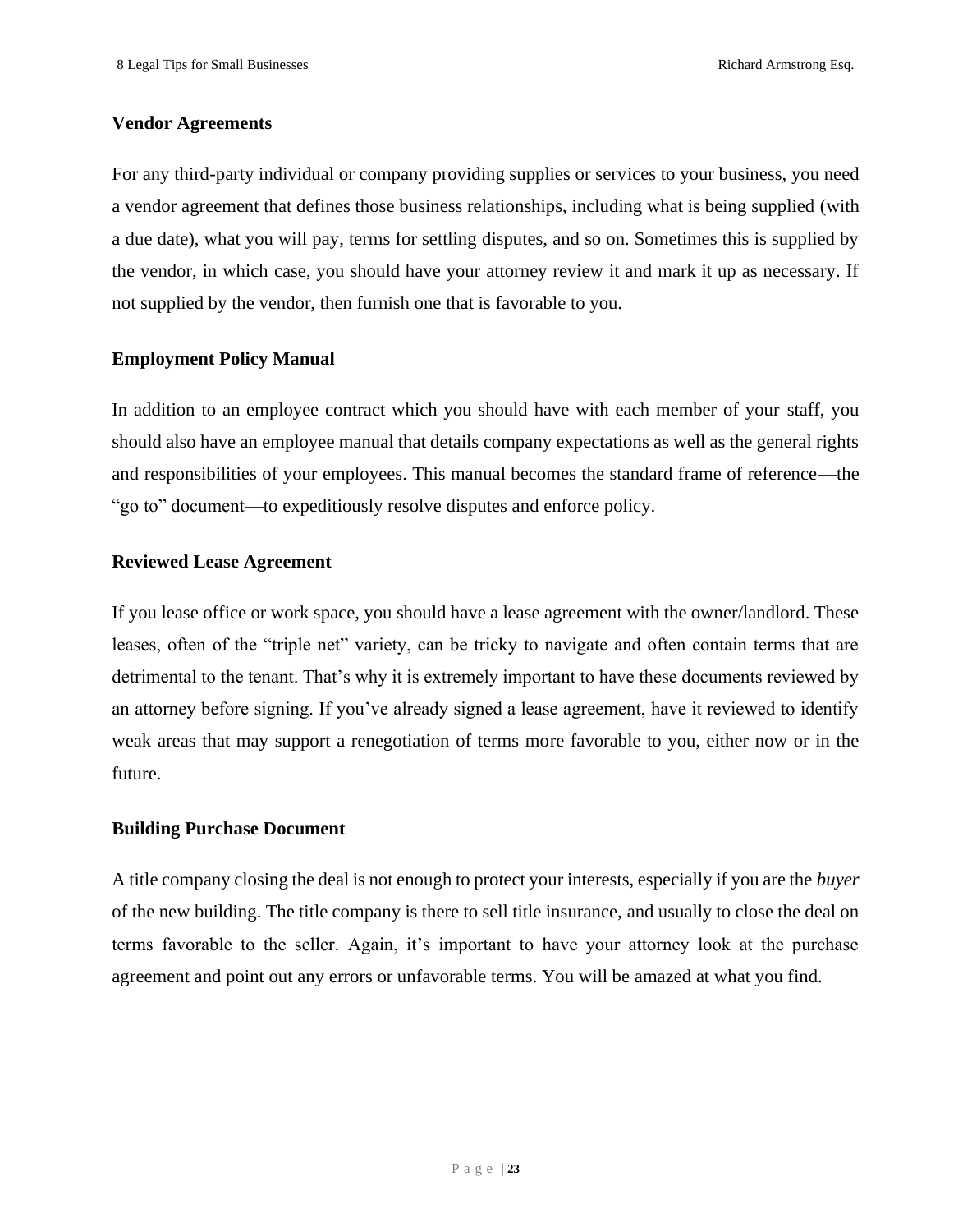### **Other Documents**

Depending on the nature of your small business, you may need additional legal documents above and beyond the basic list described above.

**Conclusion: All shareholder or member agreements … employment or independent contractor agreements … vendor agreements … employment policy manuals …. lease agreements and purchase documents … should be prepared and reviewed by counsel to ensure that they are up to date.**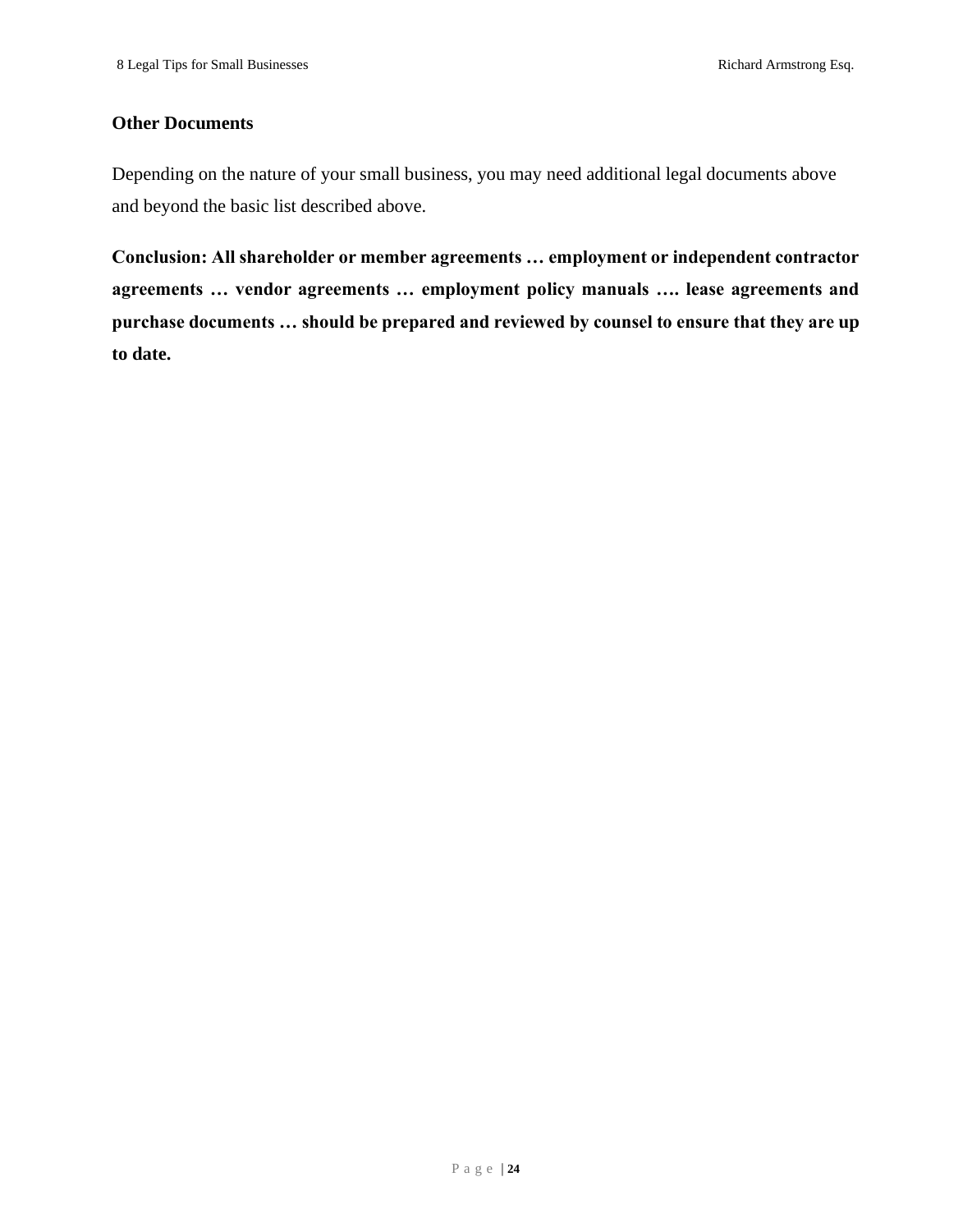# CHAPTER SEVEN Protecting Your Intellectual Property

I touched on this in Chapter #3, but this bears going into in greater detail, primarily because of the age in which we now move and operate. Hi speed computers, the internet, and a myriad of personal and wireless devices have increased the probability that, sooner or later, someone will attempt to pirate, misappropriate, infringe or palm off your intellectual property.

If you're in business, you have intellectual property ("IP") to protect, whether you realize it or not. Even if you're a service company or you don't sell anything proprietary, you have a brand, one or more logos, printed materials and perhaps even business methodologies that others could emulate, or even copy and steal if you don't take steps to guard them. Your IP is a key to your business success and competitive position in the marketplace—so how do you keep it safe?

### **What Counts as Intellectual Property?**

First, a definition: The Legal Information Institute defines intellectual property as "any product of the human intellect that the law protects from unauthorized use by others." In broadest terms, this can include any invention or artistic creation (e.g., music, poetry, art). But from a business perspective, IP also encompasses designs, logos, original software or other intangible property that helps you do business differently than others. Anything that can be copyrighted, trademarked, patented or identified as a trade secret counts as IP that you should protect.

### **Protecting your Business's IP**

Common sense things you should do to protect your IP include:

• Apply for patents, copyrights and trademarks as early as possible. Even if your application is denied, applying educates you in the process, and it may be granted on a subsequent attempt (this has happened with yours truly).

• Educate your employees on exactly what constitutes your company's IP, and how to guard your company secrets which are not protected by patent, trademark or copyright.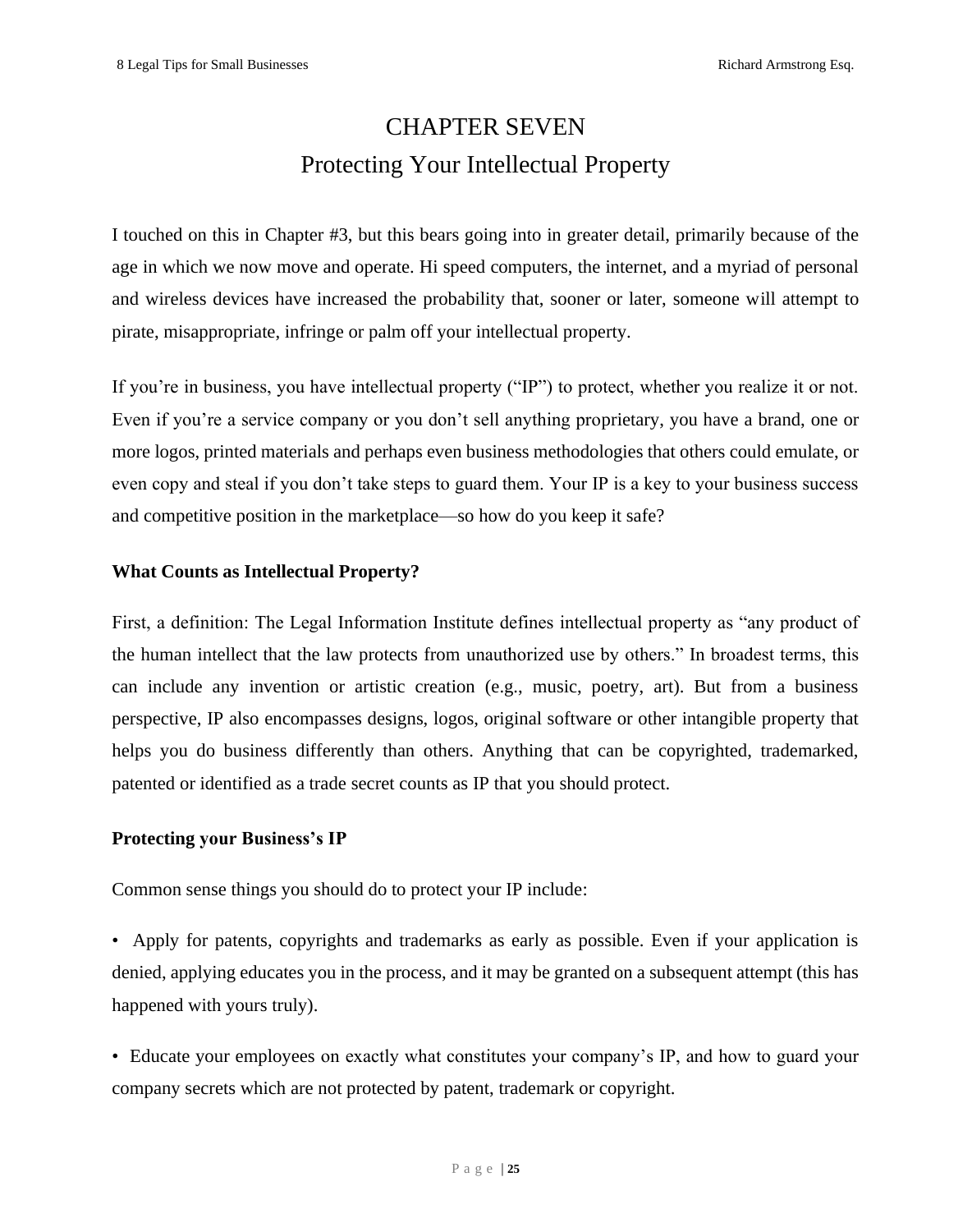• Have explicit policies written that apply to protection of IP, and consistently enforce them.

• Share trade secrets and confidential information with employees only on a "need-to-know basis," and make sure all relevant employees know how to protect proprietary information.

• Have your attorney create well-crafted and up-to-date nondisclosure agreements, and make sure your employees sign them.

• Label all your publicly registered and protect ed intellectual property. If it's copyrighted, include copyright information; if it's trademarked or service marked, include the  $^{TM}$  or  $^{SM}$  symbol. Put it on every piece of printed matter and every computer screen. Remember, labeling your IP is evidence helping to proving your rights in court if someone uses it in an unauthorized manner, and not labelling can be evidence that hurts you.

• Look seriously at whether international patents are necessary. U.S. patents won't protect your property if you use your IP overseas.

The bullet points listed here are just the basics. Providing adequate protection for your company's IP can be complicated. Given the choice, it is best not to attempt to do it without a competent business attorney or IP counsel. But whatever you do, protect it now, then monitor whether it is compromised, or infringed once it becomes well-known, recognized and intrinsically valuable.

**Conclusion: take concrete steps to put in place the above safeguards now. Once you get busy and the money starts rolling in, it is very easy to "fall asleep at the switch" until after valuable IP has been misappropriated or infringed.**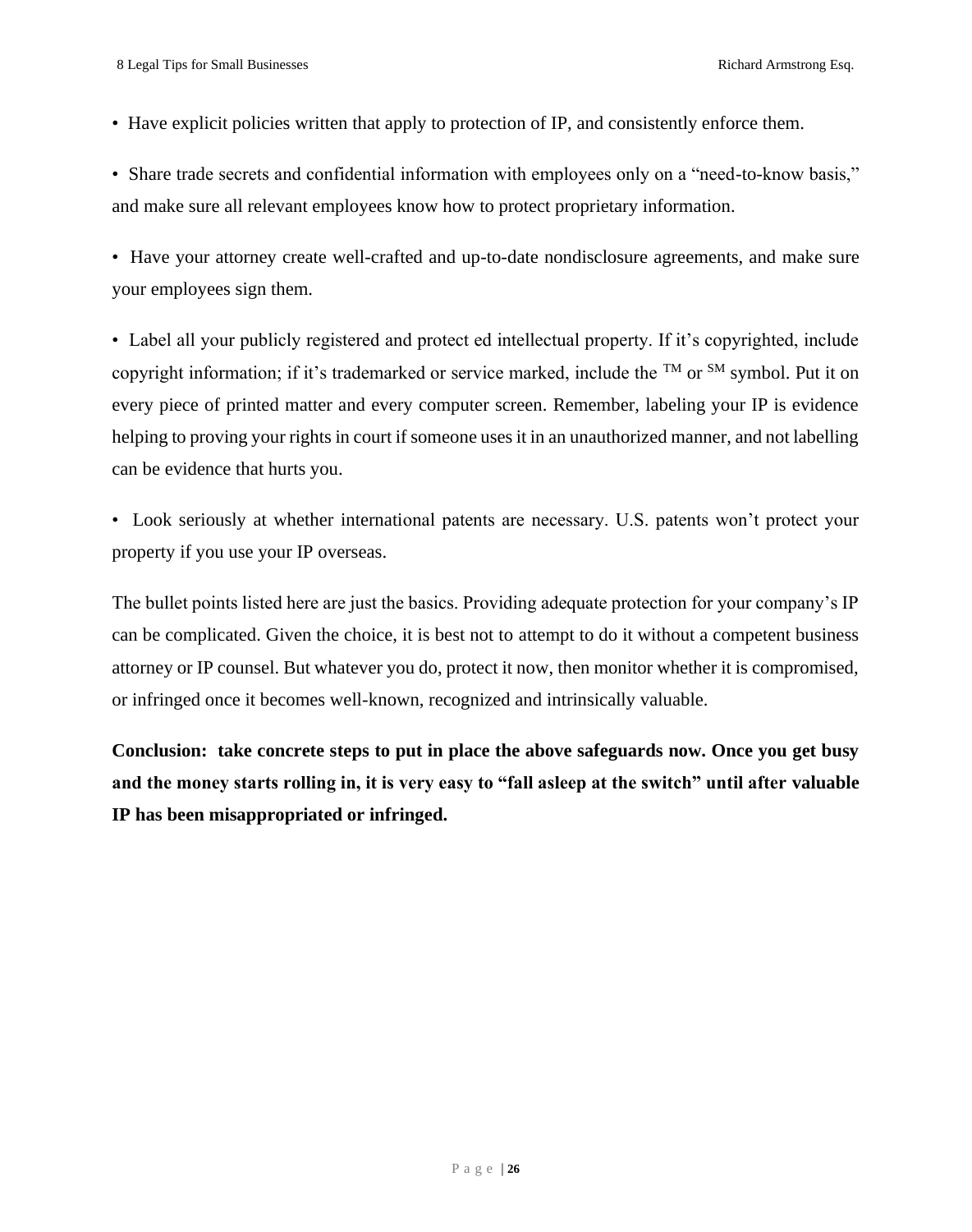# CHAPTER EIGHT Data Breaches and Legal Liability

Small businesses are particularly vulnerable to cyberattacks and the data breaches resulting from them. What constitutes a small business varies greatly from industry to industry, but a good average for our purposes is 500 or fewer employees and \$20 million or less in gross revenues per year. A full 99.7 % of American business firms qualify as "small business" according to the Small Business Administration.

For reasons discussed previously in this book, a small business presents an easy target for cyber criminals. What makes small businesses so enticing is the utter failure of the vast majority of those businesses to take even modest measures to protect either their client or customer data.

### **Why is Data Security Important?**

"Why should I be so concerned about protecting my customers' data?" you may ask. From a singularly selfish viewpoint, you should be aware that 60% of all small businesses do not survive a cyberattack and cease operations within six months. Or consider the fact that, if a first-tier customer has its data stolen, corrupted, and published for all to see, or vanish completely, you lose more than a customer. That former customer now becomes a dissatisfied customer ready to spread your misfeasance far and wide, through every channel of communication including social media. You can quickly begin to comprehend why, even if you survive the onslaught, your business will never be the same again.

Data breaches have become a more common phenomenon than many may care to admit. It is no longer something we can sweep under the rug, change the subject, and hope no one else notices. In the event that you aren't motivated to put protections in place out of enlightened self-interest, know this … In all but one major area, that being certain Protected Health Information protected by HIPAA, legal responsibility for a data breach falls squarely and exclusively on the owner, not the holder, of the data. Therefore, if you created the data, used pre-existing private data of a customer or client to create your own, or purchased the data under an agreement, it is solely your responsibility to keep the data safe---even if someone else is holding the data on their system. More on this below.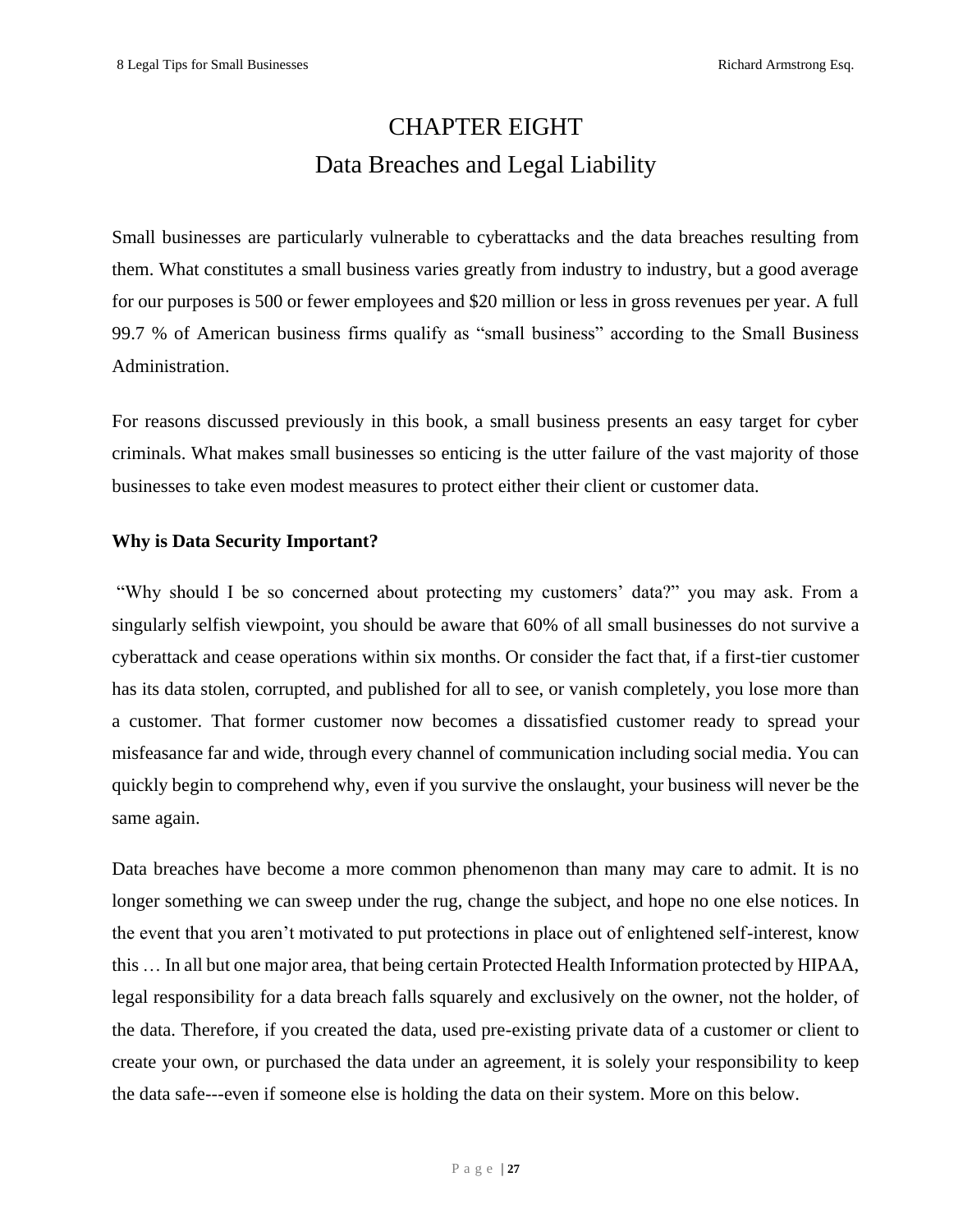### **Special Liability Under HIPAA**

If sensitive or regulated data such as protected health information (PHI) under HIPAA is stored in the cloud and a breach occurs, the data owner (e.g., a physician's office) is legally required to disclose the breach and send notifications to potential victims. But even if you did not create the data, you may be under special duties as a *holder* of the data.

For example, a personal injury law firm holding PHI is classified as a "business associate" under HIPAA and therefore subject to its legislative reach just as much as a medical practice. The statute, and Business Associate Agreements executed with respect to it, require the data holder to report the data breach to the data owner and assist in the investigation.

### **State Requirements if there is a Data Breach**

Emulating federal law, many states now require notice of data breaches to customers or clients. For example, Texas, where I practice law, requires a person who conducts business in the state and who owns or licenses computerized data that includes sensitive personal information ("SPI") to *notify any individual whose SPI was, or is reasonably believed to have been acquired by an unauthorized person.<sup>1</sup>* If you fail to comply with this notice statute, it can cost you civil penalties of up to \$100 per person per day that you delay, to a maximum of \$250,000 per data breach.

In addition, effective January 1, 2020, Texas House Bill 4390<sup>2</sup> amended this law to remove the "as soon as possible" notice requirement. Now, the statute requires notifications of such a data breach to be made "without unreasonable delay and...not later than the  $60<sup>th</sup>$  day after the date on which the person determines that the breach occurred."

This amendment is important, not only because it clearly defines the meaning of "without unreasonable delay," but also because it starts the clock running from when the *actual data breach* is determined to have occurred. Typically, such a determination is made only after a cyber-incident has been fully investigated by an IT professional, so this amendment buys some time for the accused to ascertain the facts.

 $1$  Tex. Bus. & Com. Code §521.053(b).

 $2$  Signed Jun 14, 2019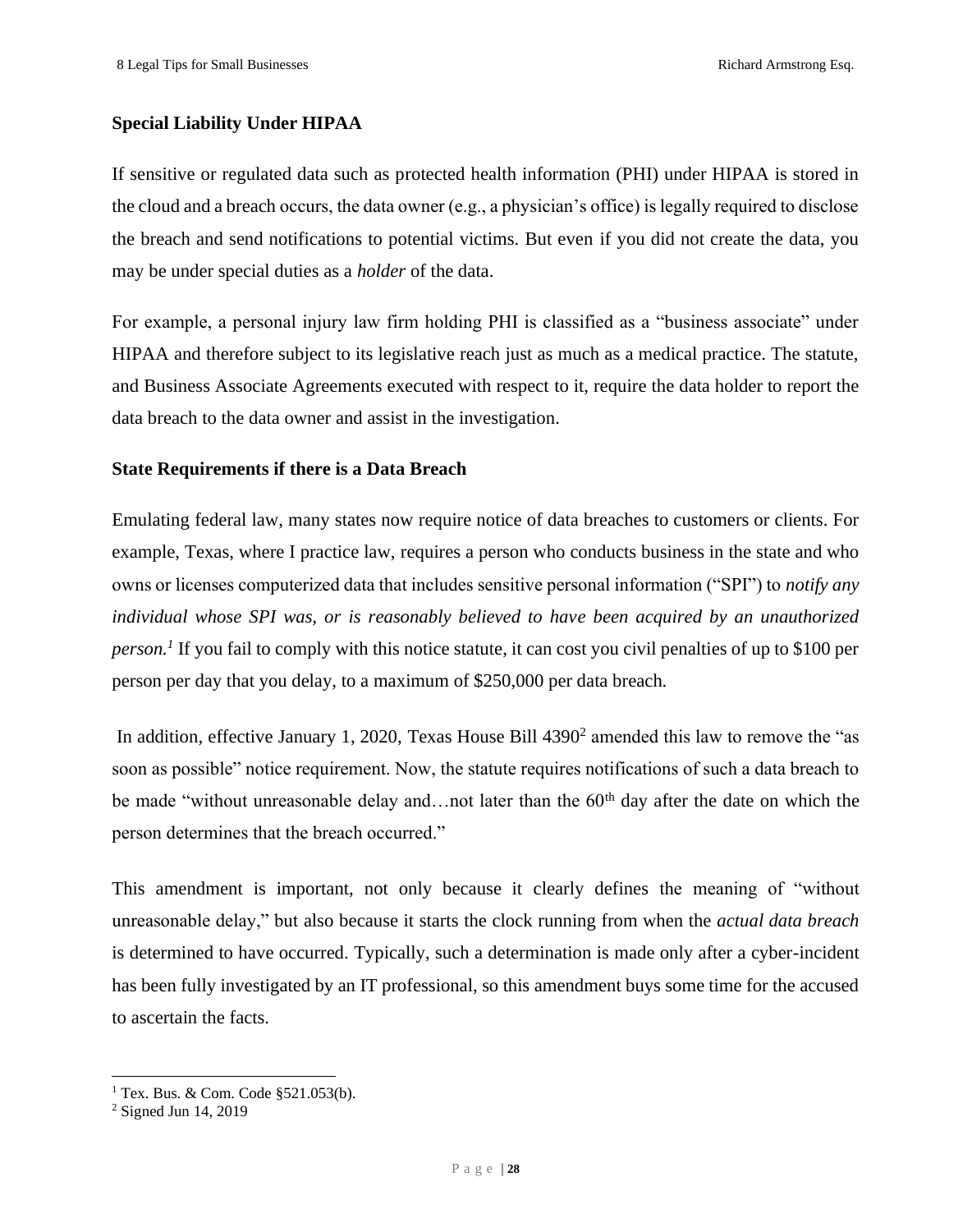But there is yet another requirement added by the amendment. The statute now requires that if the data breach affects at least 250 Texas residents, the attorney general must be notified during the 60 day time period. Such notice must include 5 described categories of information set out in the statute.

Of course, the *real cost* of such a breach is not the fines that may hit you if you wait to report, but the loss of customer trust and goodwill when you *do* follow the law and report the incident. No one wants to be caught having to explain to clients why they dropped the ball and exposed their SPI, especially in an era when there are manifold ways to protect it. And no one wants the liability that would necessarily follow. Any meaningful discussion about how to mitigate that liability begins with a careful appraisal of the law pertaining to breaches of computer security.

### **What About Civil Lawsuit Liability?**

Over and above the standards and punitive measures ensconced in state and federal statutes looms the threat that an aggrieved customer or client can sue you for negligently allowing their SPI to be accessed, corrupted, disclosed or otherwise mishandled. Earlier in this chapter, I mentioned that it is the owner, not the holder, of the data that is ultimately liable in the event of a data breach. In a "cloud" environment---which more and more of us are now operating in---under U.S. law and standard contractual terms, the data owner is the party that faces liability in the event of a data breach loss.<sup>3</sup>

As hard as it may be to believe, this is so even if the security failures are caused by the *data holder*, or cloud provider. Why is this? Because the standard vendor agreements which cloud providers require you to sign include terms *excluding consequential damages and limiting direct damages*. And in the majority of cases, the damages caused by a data breach of the data (cloud) holder will be considered consequential damages. For this reason, those damages, *e.g.,* loss of customers, lost profits, damages to reputation, will be barred by standard provisions foreclosing all liability for consequential damages.

<sup>&</sup>lt;sup>3</sup> The exception to this rule is HIPAA - Protected Health information (PHI), which places responsibility on the holder of the information.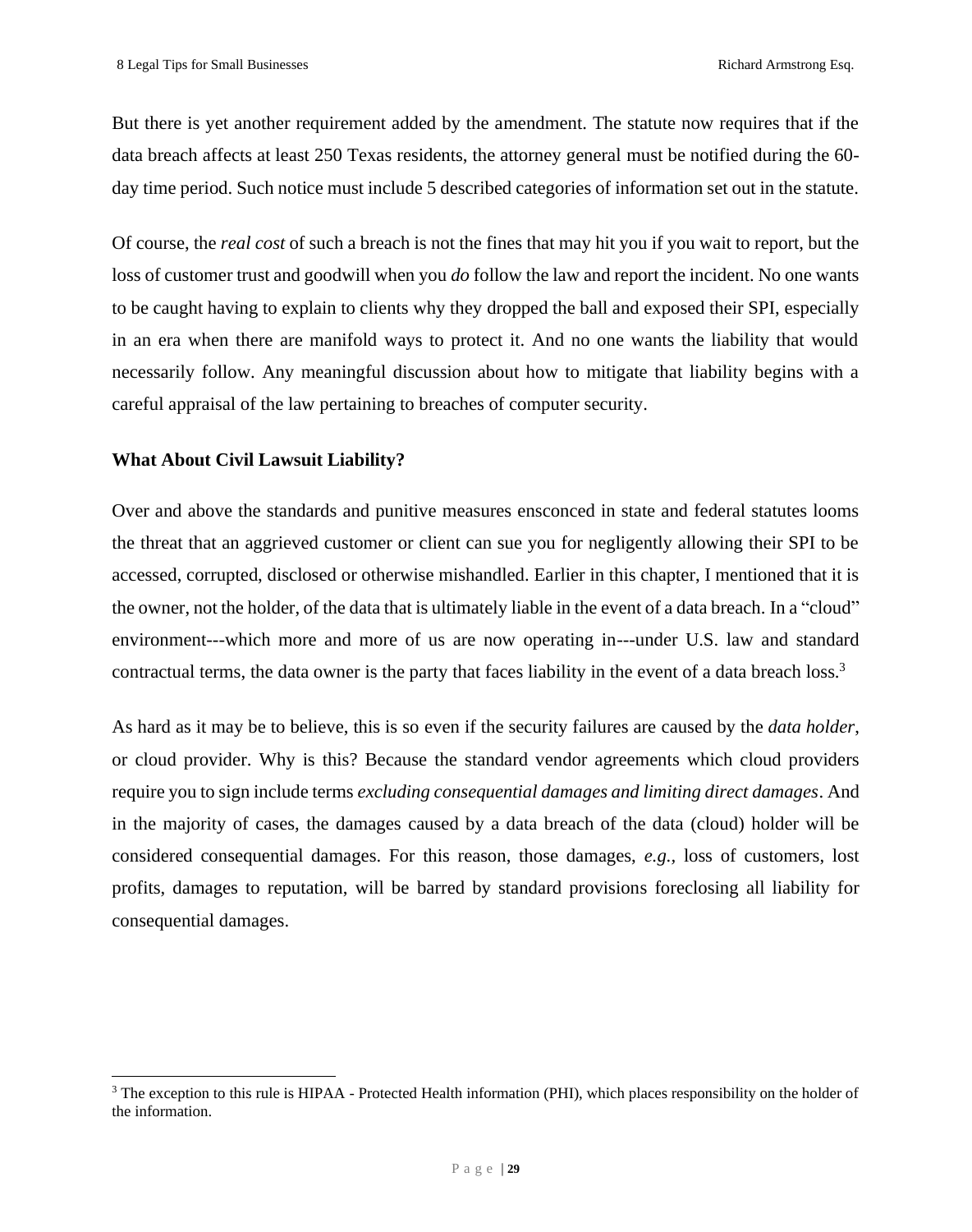### **What if the Data is Held on Premises?**

If the data breach results from a cyberattack on a traditional data owner's proprietary network or data center, the data owner is potentially liable. But just how much exposure would you have in such a case? Current federal and state laws governing privacy do not impose wholesale civil liability triggered by a cyberattack. Generally speaking, liability may accrue where one or more of the following factors can be shown:

- A company failed to effectuate statutorily required safeguards or reasonable security measures (often called *negligence per se*)
- A company failed to either remedy or mitigate any damage following the breach
- A company failed to give timely notice to harmed individuals as required by a state statute governing data breach notification. This may give rise to *civil penalties* imposed by a state attorney general or other regulatory agency, but may also be used to establish the *standard of care* in a private civil action for negligence.

Irrespective of the presence of the above factors, civil liability for negligence must always be proven by a preponderance of the evidence. Additionally, liability for damages may also be proven on the basis of a contract containing indemnity provisions, or master service or similar agreements between businesses.

### **The State of Texas Law on Breach of Computer Security**

There is a wealth of information available about what one can do at a technical level to protect oneself from cyberattacks and cybercrime. We will not rehash this information here. This chapter, therefore, will not focus on technical preventative measures as much as it will the things you can do legally to protect yourself before a cyber incident occurs. The state of the law in Texas on breaches of computer security has significantly matured in recent years. It is now a crime for a person to knowingly access a computer, computer network, or computer system without the effective consent of the owner.<sup>4</sup>

<sup>4</sup> *See* Tex. Penal Code §33.02, *et.seq.*